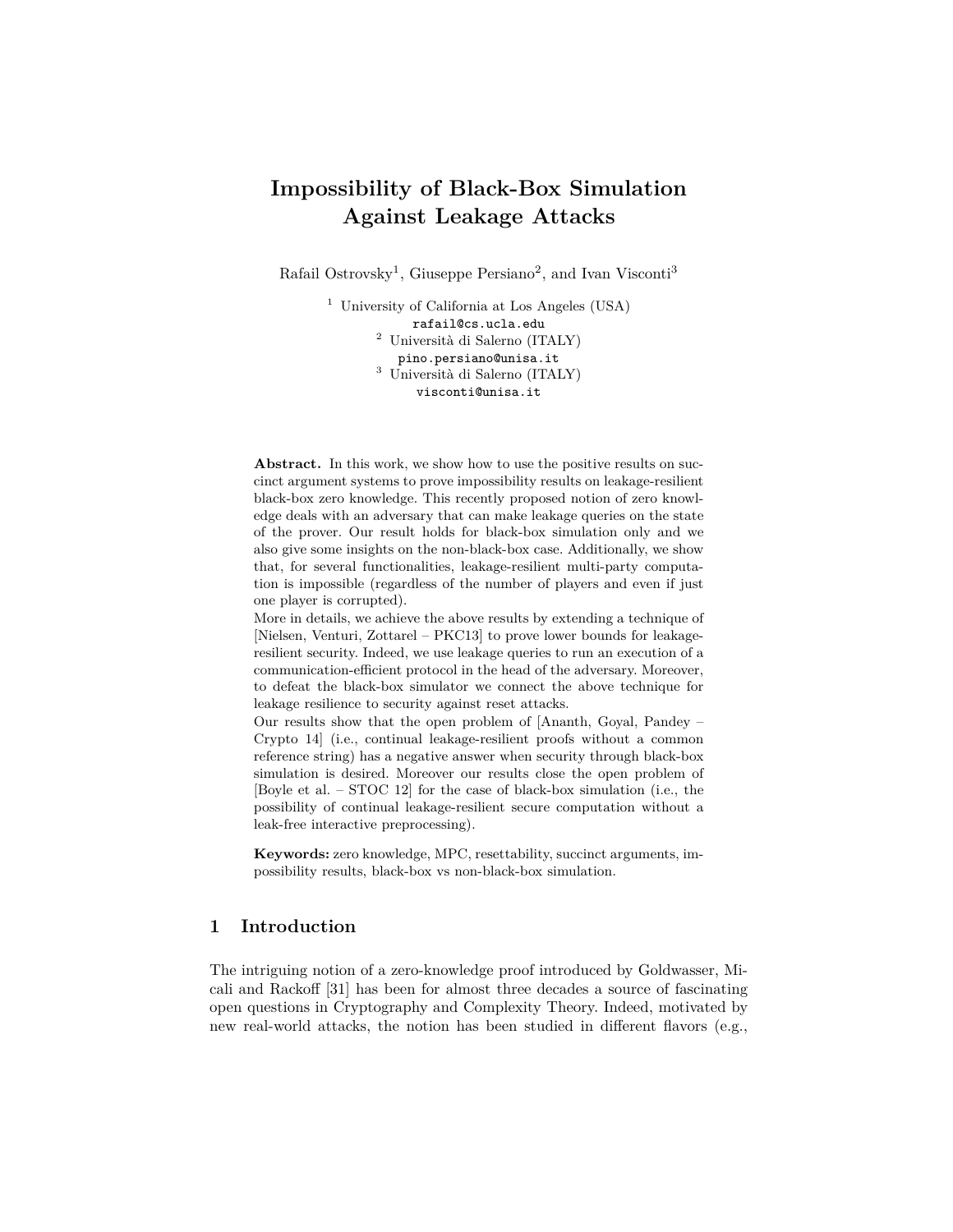non-interactive zero knowledge [8], non-malleable zero knowledge [21], concurrent zero knowledge [23], resettable zero knowledge [16]) and each of them required extensive research to figure out the proper definition and its (in)feasibility. Moreover all such real-world attacks have been considered also for the natural generalization of the concept of zero knowledge: secure computation [30].

*Leakage attacks.* Leakage resilience deals with modeling real-word attacks where the adversary manages through some physical observations to obtain side-channel information on the state (e.g., private input, memory content, randomness) of the honest player (see, for example, [42]). Starting with the works of [34,35,25,41] leakage resilience has been a main-stream research topic in Cryptography, and recently the gap between theory and practice has been significantly reduced [40,43,22].

The notions of leakage-resilient zero knowledge [28] (LRZK) and secure multiparty computation [10] (LRMPC) have been also considered. Despite the above intensive research on leakage resilience, LRZK and LRMPC are still rich of interesting open problems.

## **1.1 Previous Work and Open Problems**

*Leakage resilience vs. tolerance.* The first definition for leakage-resilient zero knowledge (LRZK, in short) was given by Garg et al. in [28]. In their definition, the simulator is allowed to make leakage queries in the ideal world. This was justified by the observation that an adversary can, through leakage queries, easily obtain some of the bits of the witness used by the prover in the real world. Clearly, these bits of information can not be simulated, unless the simulator is allowed to make queries in the ideal model. Therefore the best one can hope for is that a malicious verifier does not learn anything from the protocol beyond the validity of the statement being proved and the leakage obtained from the prover. This formalization of security has been extensively studied by Bitansky et al. in [6] for the case of universally composable secure computation [15]. Similar definitions have been used in [11,9,36,12].

In [28], constructions for LRZK in the standard model and for non-interactive LRZK in the common reference string (CRS) model were given. The simulator of [28] for LRZK asks for a total of  $(1 + \epsilon) \cdot l$  bits in the ideal world, where *l* is the number of bits obtained by the adversarial verifier. Thus the simulator is allowed to obtain more bits than the verifier and this seems to be necessary as Garg et al. show that it is impossible to obtain a simulator that ask for less than *l* bits in the ideal world. Very recently, Pandey [39] gave a constant-round construction for LRZK under the definition of [28].

Nowadays, *leakage tolerance* is the commonly accepted term for the security notion used in [28,6,39] as it does not prevent a leakage attack but only guarantees that a protocol does not leak more than what can be obtained through leakage queries. Bitansky et al. [7] obtained UC-secure continual leakage tolerance using an input-independent leak-free preprocessing phase.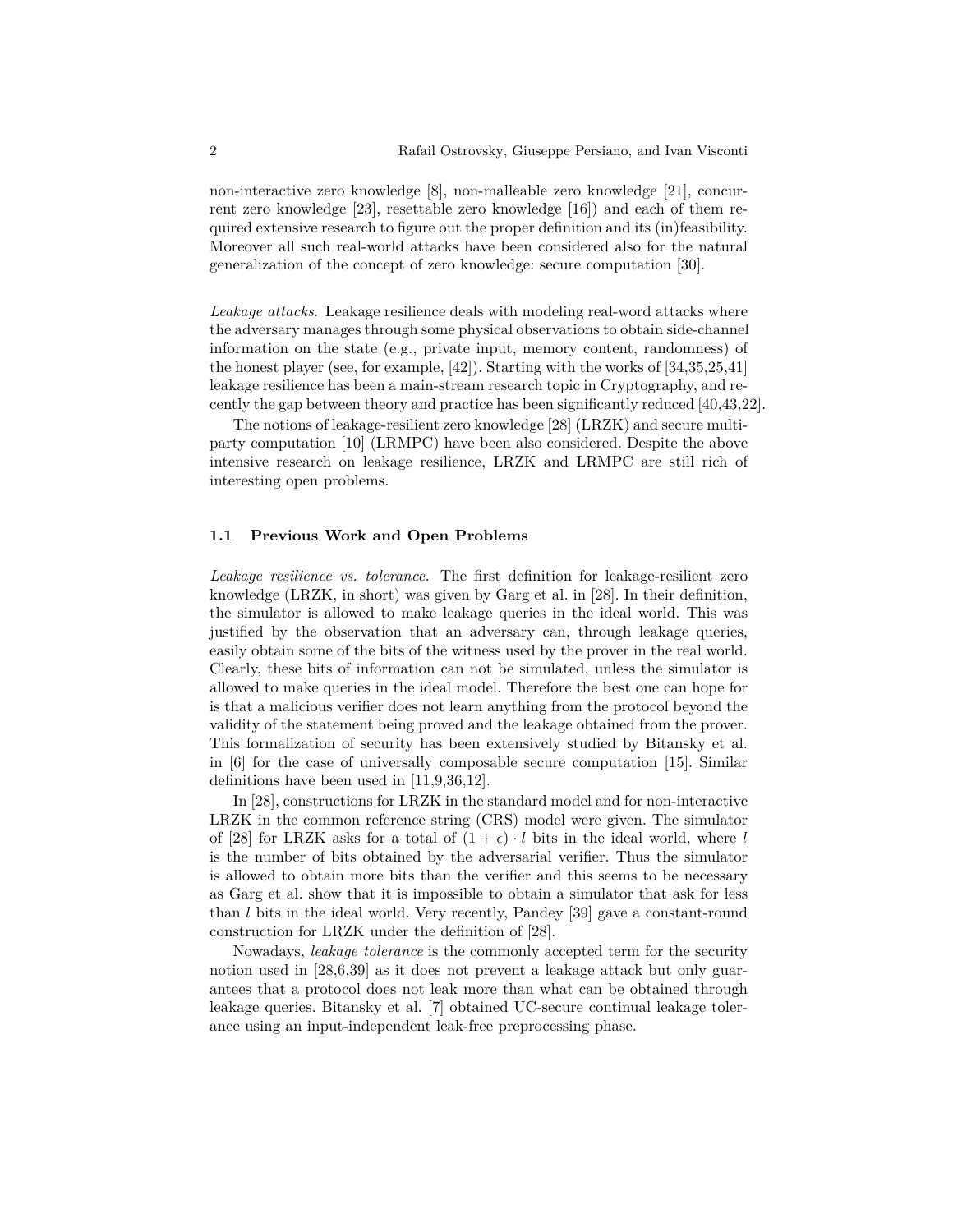*Open problems: leakage resilience with leak-free encoding.* The motivation to study leakage-tolerant Cryptography is based on the observation that a private input can not be protected in full from a leakage query. However this notion is quite extreme and does not necessarily fit all real-world scenarios. Indeed, it is commonly expected that an adversary attacks the honest player during the execution of the protocol, while they are connected through some communication channel. It is thus reasonable to assume that a honest player receives his input in a preliminary phase, before having ever had any interaction with the adversary. Once this input is received, the honest player can encode it in order to make it somewhat intelligible from leakage queries but still valid for the execution of a protocol. This encoding phase can be considered leak-free since, as stressed before, the honest player has never been in touch with the adversary<sup>1</sup>. Later on, when the interaction with the adversary starts, leakage queries will be possible but they will affect the current state of the honest player that contains an encoding of the input. The need of a leak-free phase to protect a secret from leakage queries was considered also in [26,32,33].

The above realistic scenario circumvents the argument that leakage tolerance is the best one can hope for, and opens the following challenging open questions:

**Open Question 1:** *"Assuming players can encode their inputs during a leak-free phase, is it possible to construct LRZK argument/proof systems?"*

**Open Question 2:** *"Assuming players can encode their inputs during a leakfree phase, is it possible to construct protocols for leakage-resilient Multi-Party Computation (LRMPC)?"*

*Leakage resilience assuming the existence of a CRS.* Very recently, Ananth et al. [1], showed that in the CRS (common reference string) model it is possible to have an interactive argument system that remains *non-transferable* even in presence of continual leakage attacks. More precisely, in their model a prover encodes the witness in a leak-free environment and, later on, the prover runs the protocol with a verifier using the encoded witness. During the execution of the protocol, the adversarial verifier is allowed to launch leakage queries. Once the protocol has been completed, the prover can refresh (again, in a leak-free environment) its encoded witness and then it can play again with the verifier (under leakage attacks). Non-transferability means that an adversarial verifier that mounts the above attack against a honest prover does not get enough information to later prove the same statement to a honest verifier. The main contribution of [1] is the construction of an encoding/refreshing mechanism and a protocol for nontransferable arguments against such continual leakage attacks. They left explicitly open the following open problem (see page 167 of [1]): is it possible to obtain non-transferable arguments/proofs that remain secure against continual leakage attacks without relying on a CRS? This problem has similarities with Open Problem 1. Indeed, zero knowledge (without a CRS) implies non-transferability

 $^{\rm 1}$  Moreover such a phase can be run on a different device disconnected from the network, running an operating system installed on some read-only disk.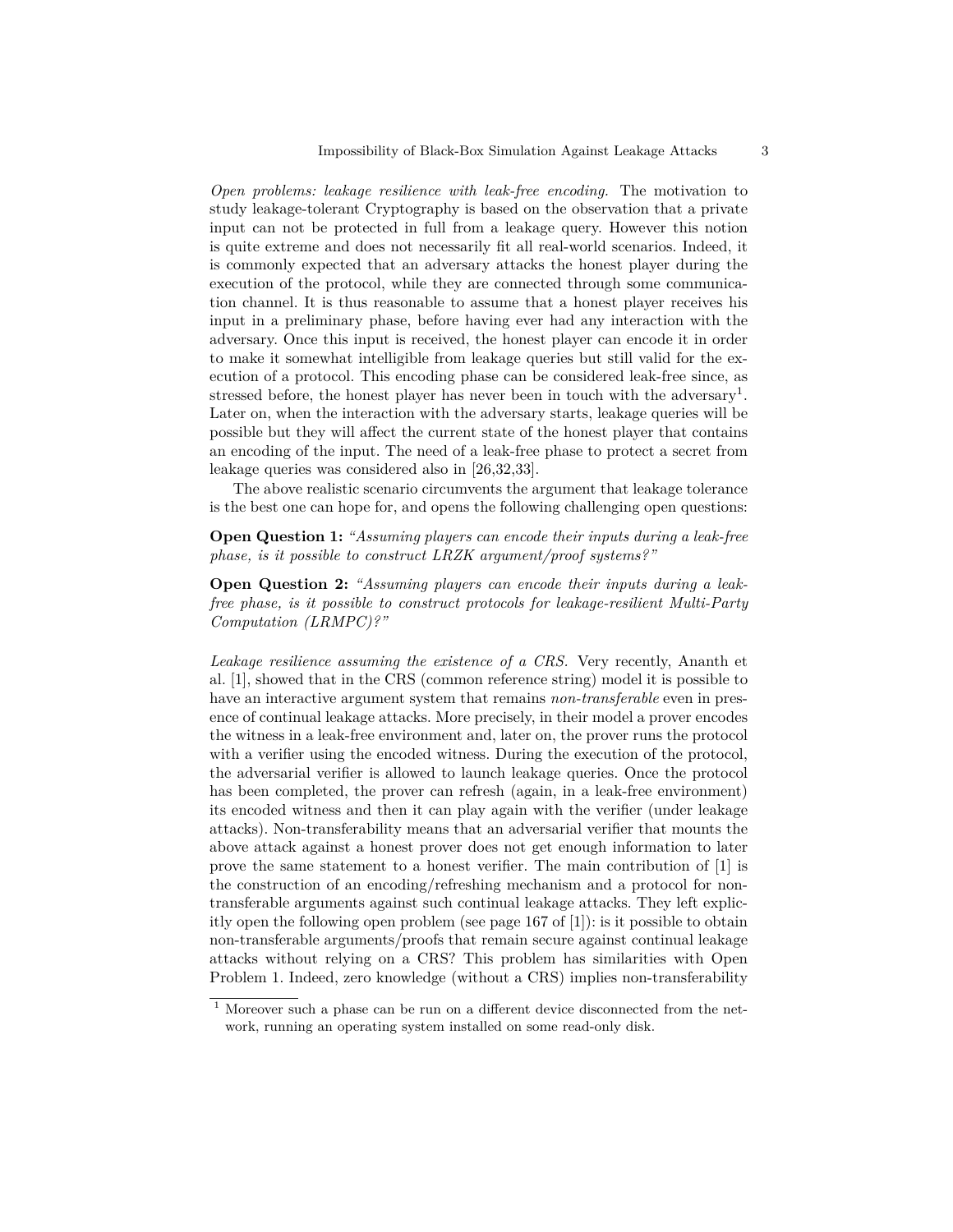and therefore solving Open Problem 1 in the positive and with continual leakage would solve the problem opened by [1] in a strong sense since non-transferability would be achieved through zero knowledge, and this goes even beyond the security definition of  $[1]^2$ . However, as we will show later we will give a negative answer to Open Problem 1 for the case of black-box simulation. Even in light of our negative results, the open problem of [1] remains open as one might be able to construct leakage resilient non-black-box zero knowledge (which is clearly nontransferable) or leakage resilient witness hiding/indistinguishable proofs (that can still be non-transferable since non-malleable proofs can be achieved with non-malleable forms of WI as shown in [37]).

*Leakage resilience assuming leak-free preprocessing.* In [10], Boyle et al. proposed a model for leakage-resilient secure computation based on the following three phases:

- 1. a leak-free interactive preprocessing to be run only once, obliviously w.r.t. inputs and functions;
- 2. a leak-free stand-alone input-encoding phase to be run when a new input arrives (and of course after the interactive preprocessing), obliviously w.r.t. functions to be computed later;
- 3. an on-line phase where parties, on input the states generated during the last executions of the input-encoding phases, and on input a function *f*, run a protocol that aims at securely computing the output of *f*.

In the model of [10] leakage attacks are not possible during the first two phases but are possible in any other moment, including the 3rd phase and in between phases.

[10] showed a) the impossibility of leakage-resilient 2-party computation and, more in general, of *n*-party LRMPC when  $n-1$  players are corrupted; b) the feasibility of leakage-resilient MPC when the number of players is polynomial and a constant fraction of them is honest.

The positive result works for an even stronger notion of leakage resilience referred to as "continual leakage" that has been recently investigated in several papers [19,14,20,24,13]). Continual leakage means that the same input can be re-used through unbounded multiple executions of the protocol each allowing for a bounded leakage, as long as the state can be refreshed after each execution. Leakage queries are allowed also during the refreshing.

Boyle et al. explicitly leave open (see paragraph "LR-MPC with Non-Interactive Preprocessing" on page 1240 of [10]) the problem of achieving their results without the preprocessing (i.e., Open Question 2) and implicitly left open the case of zero-knowledge arguments/proofs. (i.e., Open Question 1) since when restricting to the ZK functionality only, the function is known in advance and therefore their impossibility for the two-party case does not directly hold.

We notice that the result of [1] does not yield a continual leakage-resilient non-transferable proof system for the model of [10]. Indeed, while the preprocessing of [10] can be used to establish the CRS needed by [1], the refresh of the

 $\overline{a}$ <sup>2</sup> Their definition does not require zero knowledge.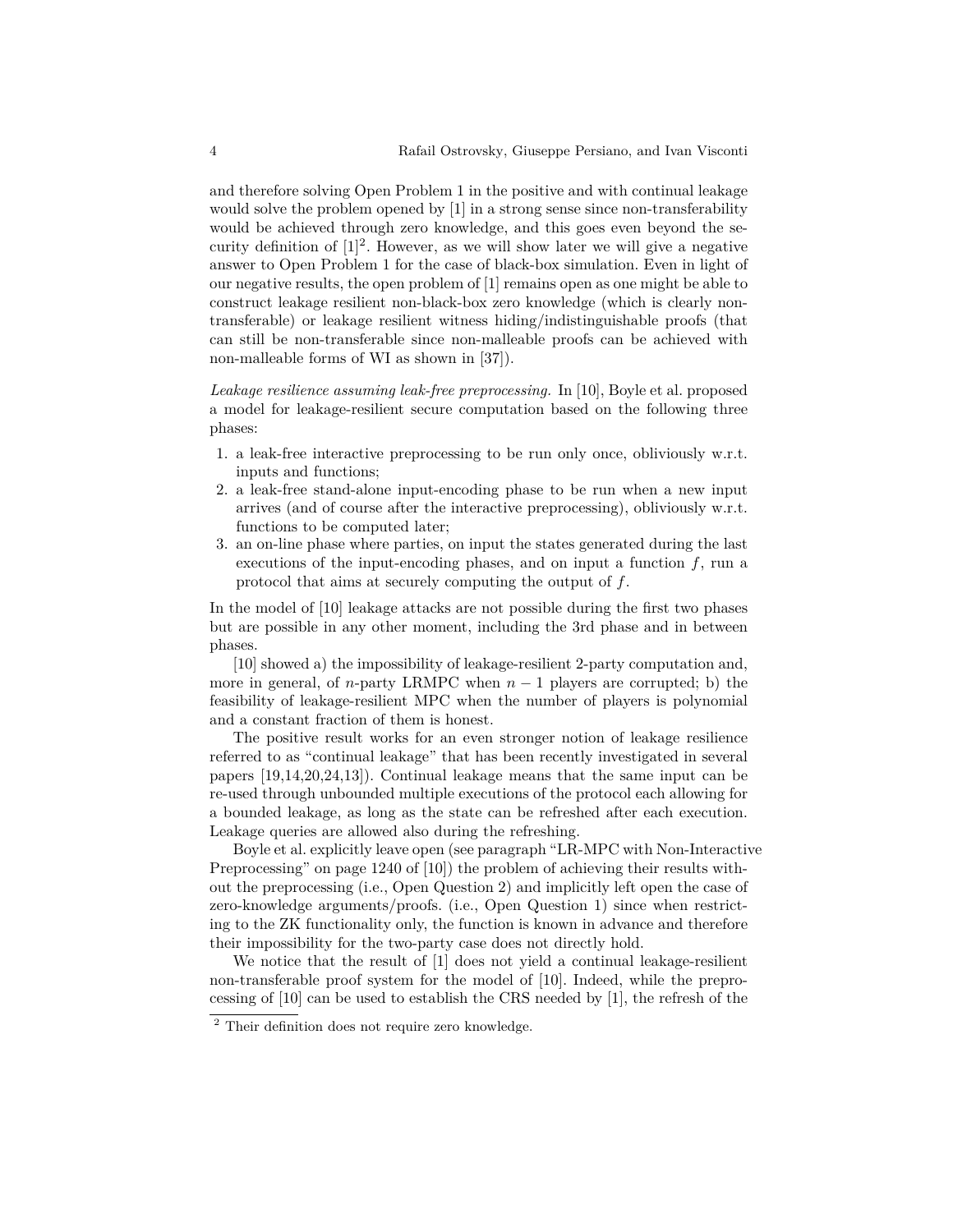state of [1] requires a leak-free phase that is not available in the model of [10]. We finally stress that the construction of [1] is not proved to be LRZK.

However the interesting open question in the model of [10] consists in achieving continual LRZK *without* an interactive preprocessing. Indeed, if an interactive preprocessing is allowed, continual LRZK can be trivially achieved as follows. The preprocessing can be used to run a secure 2-party computation for generating a shared random string. The input-encoding phase can replace the witness with a non-interactive zero-knowledge proof of knowledge (NIZKPK). The on-line phase can be implemented by simply sending the previously computed NIZKPK. This trivial solution would allow the leakage of the entire state, therefore guaranteeing continual leakage (i.e., no refresh is needed).

*Impossibility through obfuscation.* In the model studied by Garg et al. [28], the simulator is allowed to see the leakage queries issued by the adversarial verifier (and not the replies) and, based on these, it decides his own leakage queries in the ideal model. Nonetheless, the actual simulator constructed by [28] does not use this possibility; such a simulator is called *leakage-oblivious*. In our setting (in which the simulator is not allowed to ask queries) leakage-oblivious simulators are very weak: an adversarial verifier that asks the query for function  $R(x, \cdot)$ applied to the witness *w* (here *R* is the relation associated to  $NP$  language *L* and *x* is the common input) cannot be simulated. Notice though that in the model we are interested in, the leak-free encoding phase might invalidate this approach since the encoded witness could have a completely different structure and therefore could make *R* evaluate to 0. Despite this issue (that is potentially fixable), the main problem is that in our setting the simulator can read the query of the adversarial verifier and could easily answer 1 (the honest prover always has a valid witness). Given the recent construction of circuit obfuscators [27], one could then think of forcing simulators to be leakage-oblivious by considering an adversary that obfuscates its leakage queries. While this approach has a potential, we point out that our goal is to show the impossibility under standard assumptions (e.g., the existence of a family of CRHFs).

*The technique of Nielsen et al. [36].* We finally discuss the very relevant work of Nielsen et al. [36] that showed a lower bound on the size of a secret key for leakage-tolerant adaptively secure message transmission. Nielsen et al. introduced in their work a very interesting attack consisting in asking a collisionresistant hash of the state of a honest player through a leakage query. Then a succinct argument of knowledge is run through leakage queries in order to ask the honest player to prove knowledge of a state that is consistent with the previously sent hash value. As we will discuss later, we will extend this technique to achieve our main result. The use of CRHFs and succinct arguments of knowledge for impossibility of leakage-resilience was also used in [18] but in a very different context. Indeed in [18] the above tools are used to check consistency with the transcript of played messages with the goal of proving that full adaptive security is needed in multi-party protocols as soon as some small amount of leakage must be tolerated.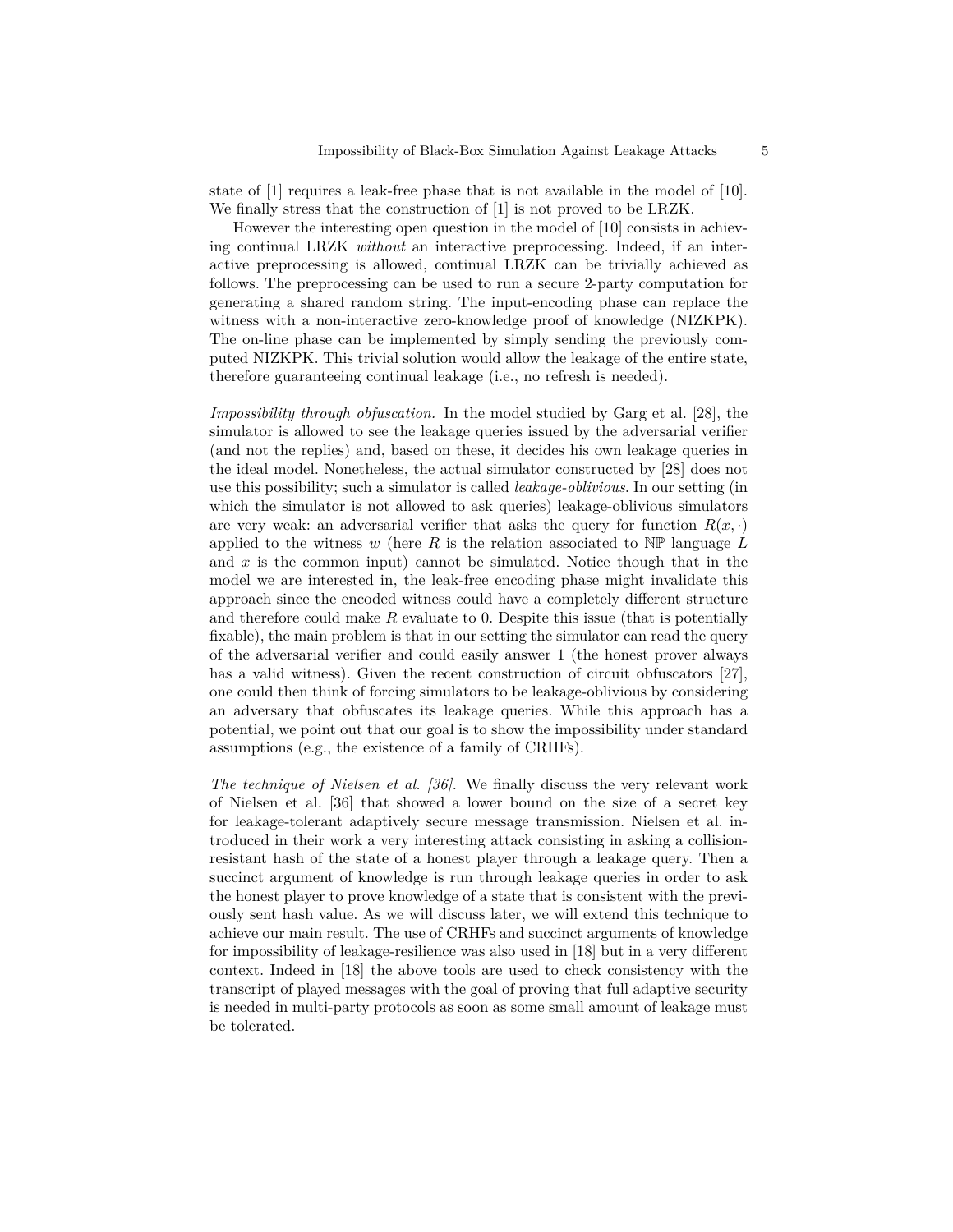#### **1.2 Our Results**

In this paper we study the above open questions and show the following results.

**Black-box LRZK without CRS/preprocessing.** As a main result, we show that, if a family of collision-resistant hash functions exist, then black-box LRZK is impossible for non-trivial languages if we only rely on a leak-free inputencoding phase (i.e., without CRS/preprocessing). More in details, with respect to the works of [10,1], our results shows that, by removing the CRS/preprocessing, not only non-transferable continual black-box LRZK is impossible, but even ignoring non-transferability and continual leakage, the simple notion of 1-time black-box LRZK is impossible. Extending the techniques of [36], we design an adversarial verifier  $V^*$  that uses leakage queries to obtain a very small amount of data compared to the state of the prover and whose view cannot be simulated in a black-box manner. The impossibility holds even knowing already at the input-encoding phase which protocol will be played later.

*Overview of our techniques.* We prove the above impossibility result by extending the previously discussed technique of [36]: the adversary will attack the honest player without running the actual protocol at all! Indeed, the adversary will only run an execution of another (insecure) protocol in its head, using leakage queries to get messages from the other player for the "virtual" execution of the (insecure) protocol.

More in details, assuming by contradiction the existence of a protocol (P*,* V) for a language  $L \notin \text{BPP}$ , we show an adversary  $\mathsf{V}^*$  that first runs a leakage query to obtain a collision-resistant (CR) hash  $\tilde{w}$  of the state  $\hat{w}$  of the prover. Then it takes a communication-efficient (insecure) protocol *Π* = (*Π.*P*, Π.*V) and, through leakage queries, V *?* runs in its head an execution of *Π* playing as a honest verifier *Π.*V, while the prover P will have to play as *Π.*P proving that the hash is a good one: namely, it corresponds to a state that would convince a honest verifier V on the membership of the instance in *L*. We stress that this technique was introduced in [36].

Notice that in the real-world execution  $P$  would convince  $V^*$  during the "virtual" execution of *Π* since P runs as input an encoded witness that by the completeness of (P*,* V) convinces V.

Therefore a black-box simulator will have to do the same without having the encoding of a witness but just relying on rewinding capabilities. To show our impossibility we extend the technique of [36] by making useless the capabilities of the simulator. This is done by connecting leakage resilience with resettability. Indeed we choose *Π* not only to be communication efficient on *Π.*P's side (this helps so that the sizes of the outputs of leakage queries will correspond to a small portion of the state of P), but also to be a resettable argument of knowledge (and therefore resettably sound). Such arguments of knowledge admit an extractor *Π*. Ext that works even against a resetting prover  $\Pi$ . P<sup>\*</sup> (i.e., such an adversary in our impossibility will be the simulator Sim of (P*,* V)).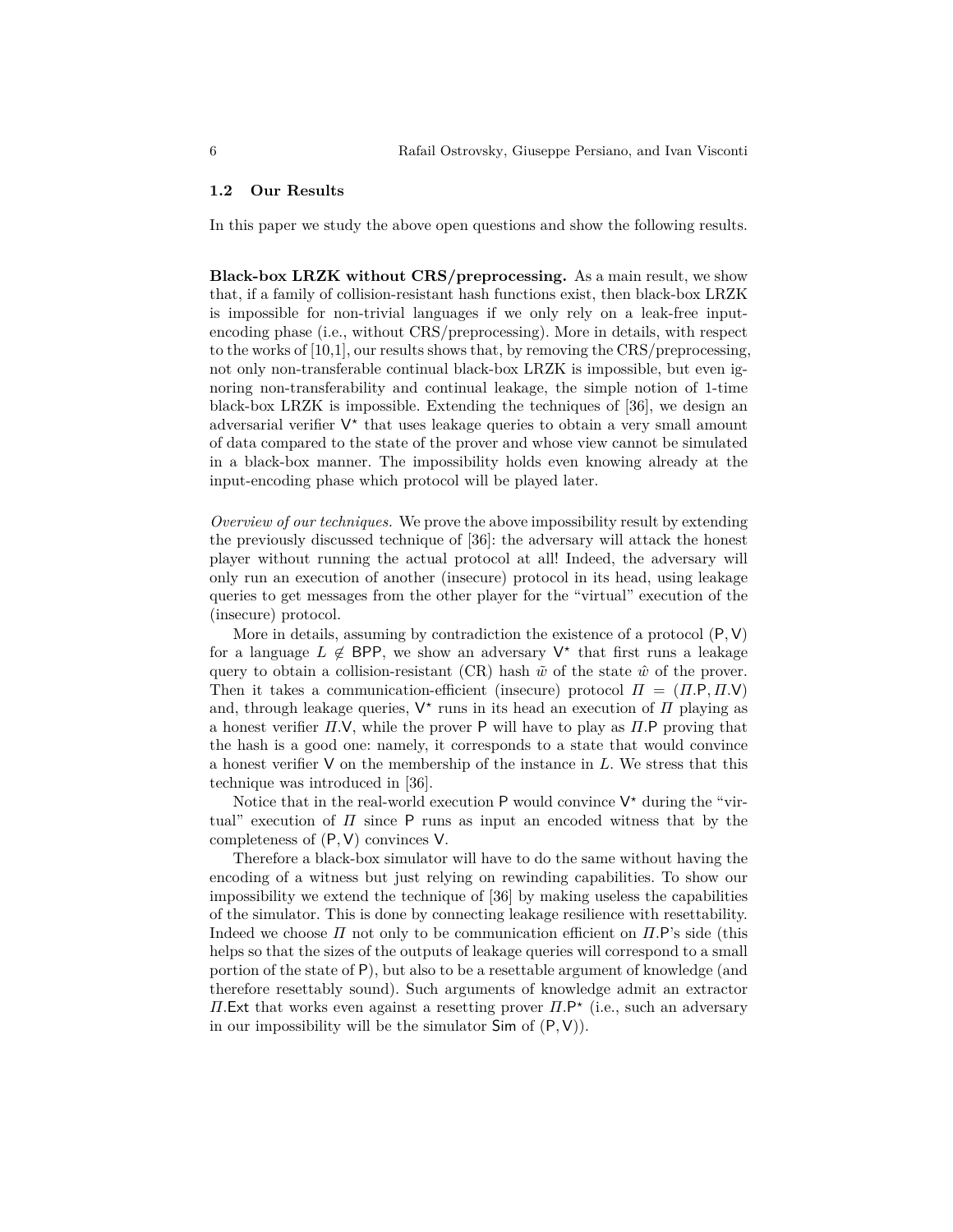The existence of a family of CR hash functions gives not only the CR hash function required by the first leakage query but also the communication-efficient resettable argument of knowledge for NP. Indeed we can use Barak's publiccoin universal argument [3] that enjoys a *weak* argument of knowledge property when used for languages in NEXP. Instead when used for NP languages, Barak's construction is a *regular* argument of knowledge with a black-box extractor. We can finally make it extractable also in presence of a resetting prover by using the transformation of Barak et al. [4] that only requires the existence of one-way functions.

Summing up, we will show that the existence of a black-box simulator for (P*,* V) implies either that the language is in BPP, or that (P*,* V) is not sound or that the family of hash functions is not collision resistant.

*The non-black-box case.* Lower bounds in the case of non-black-box simulation are rare in Cryptography and indeed we can not rule out the existence of LRZK argument whose security is based on the existence of a non-black-box simulator. We will however discuss some evidence that achieving a positive result under standard assumptions requires a breakthrough on non-black-box simulation that goes beyond Barak's non-black-box techniques.

**Impossibility of leakage-resilient MPC for several functionalities.** Additionally, we address Open Question 2 by showing that for many functionalities LRMPC with a leak-free input-encoding phase (and without an interactive preprocessing phase) is impossible. This impossibility holds regardless of the number of players involved in the computation and only assumes that one player is corrupted. It applies to functionalities that when executed multiple times keeping unchanged the input  $x_i$  of a honest player  $P_i$ , produce outputs delivered to the dishonest players that reveal more information on *x<sup>i</sup>* than what a single output would reveal. Similar functionalities were studied in [17]. We also require outputs to be short.

Our impossibility is actually even stronger since it holds also in case the functionality and the corresponding protocol to be run later are already known during the input-encoding phase.

For simplicity, we will discuss a direct example of such a class of functionalities: a variation of Yao's Millionaires' Problem, where *n* players send their inputs to the functionality that will then send as output a bit *b* specifying whether player *P*<sup>1</sup> is the richest one.

*High-level overview.* The adversary will focus on attacking player *P*<sup>1</sup> that has an input to protect. The adversary can play in its head by means of a single leakage query the entire protocol selecting inputs and randomnesses for all other players, and obtaining as output of the leakage query the output of the function (i.e., the bit *b*). This "virtual" execution can be repeated multiple times, therefore extracting more information on the input of the player. Indeed playing multiple times and changing the inputs of the other players while the input of  $P_1$  remains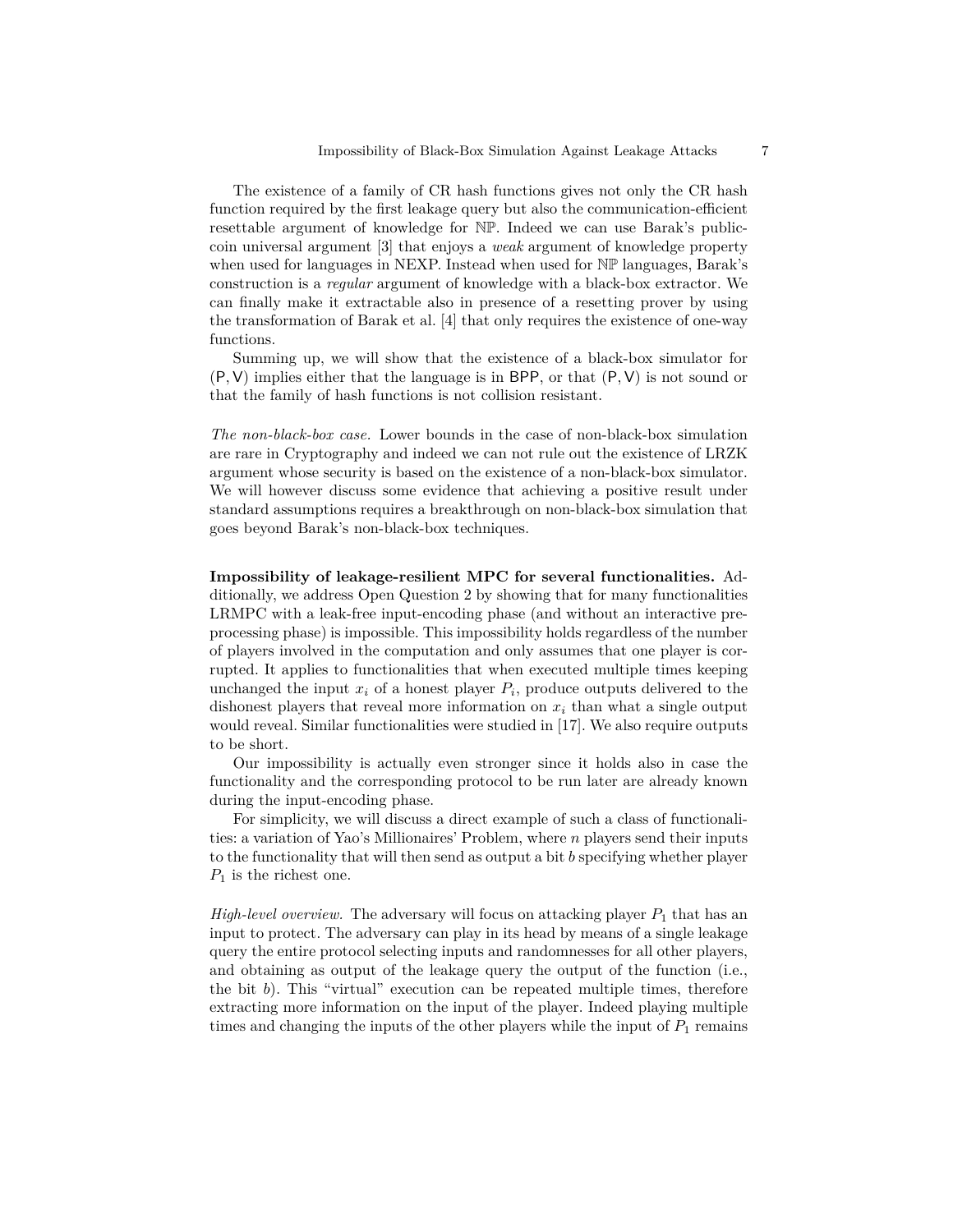the same, it is possible to restrict the possible input of  $P_1$  to a much smaller range of values than what can be inferred by a single execution.

The above attack will be clearly impossible to simulate since it would require the execution of multiple queries in the ideal world, but the simulator by definition can make only one query.

When running the protocol through leakage queries, we are of course assuming that authenticated channels do not need to be simulated by the adversary<sup>3</sup> since their management is transparent to the state of the players running the leakage-resilient protocol. This is already assumed in previous work like [10] since otherwise leakage-resilient authenticated channels would have been required, while instead [10] only requires an authenticated broadcast channel (see Section 3 of [10]).

We will give only a sketch of this additional simpler result.

## **2 Definitions**

We will denote by " $\alpha \circ \beta$ " the string resulting from appending  $\beta$  to  $\alpha$ , and by [*k*] the set  $\{1, \ldots, k\}$ . A polynomial-time relation *R* is a relation for which it is possible to verify in time polynomial in |*x*| whether  $R(x, w) = 1$ . We will consider  $N\mathbb{P}$ -languages *L* and denote by  $R_L$  the corresponding polynomial-time relation such that  $x \in L$  if and only if there exists *w* such that  $R_L(x, w) = 1$ . We will call such a *w* a *valid witness for*  $x \in L$  and denote by  $W_L(x)$  the set of valid witnesses for  $x \in L$ . We will slightly abuse notation and, whenever L is clear from the context, we will simply write  $W(x)$  instead of  $W_L(x)$ . A *negligible* function  $\nu(k)$  is a function such that for any constant  $c < 0$  and for all sufficiently large  $k, \nu(k) < k^c$ .

We will now give all definitions required for the main result of our work, the impossibility of black-box LRZK. Since we will only sketch the additional result on LRMPC, we defer the reader to [10] for the additional definitions.

#### **2.1 Interactive Proof Systems**

An *interactive proof system* [31] for a language *L* is a pair of interactive Turing machines (P*,* V), satisfying the requirements of *completeness* and *soundness*. Informally, completeness requires that for any  $x \in L$ , at the end of the interaction between P and V, where P has on input a valid witness for  $x \in L$ , V rejects with negligible probability. Soundness requires that for any  $x \notin L$ , for any computationally unbounded  $P^*$ , at the end of the interaction between  $P^*$  and  $V$ ,  $V$  accepts with negligible probability. When  $P^*$  is only probabilistic polynomial-time, then we have an argument system. We denote by  $\langle P, V \rangle (x)$  the output of the verifier V when interacting on common input *x* with prover P. Also, sometimes we will use the notation  $\langle P(w), V \rangle(x)$  to stress that prover P receives as additional input

<sup>3</sup> More in details, we are assuming that the encoded state of the player does not include any information useful to check if a message supposed to be from a player  $P_j$  is genuine.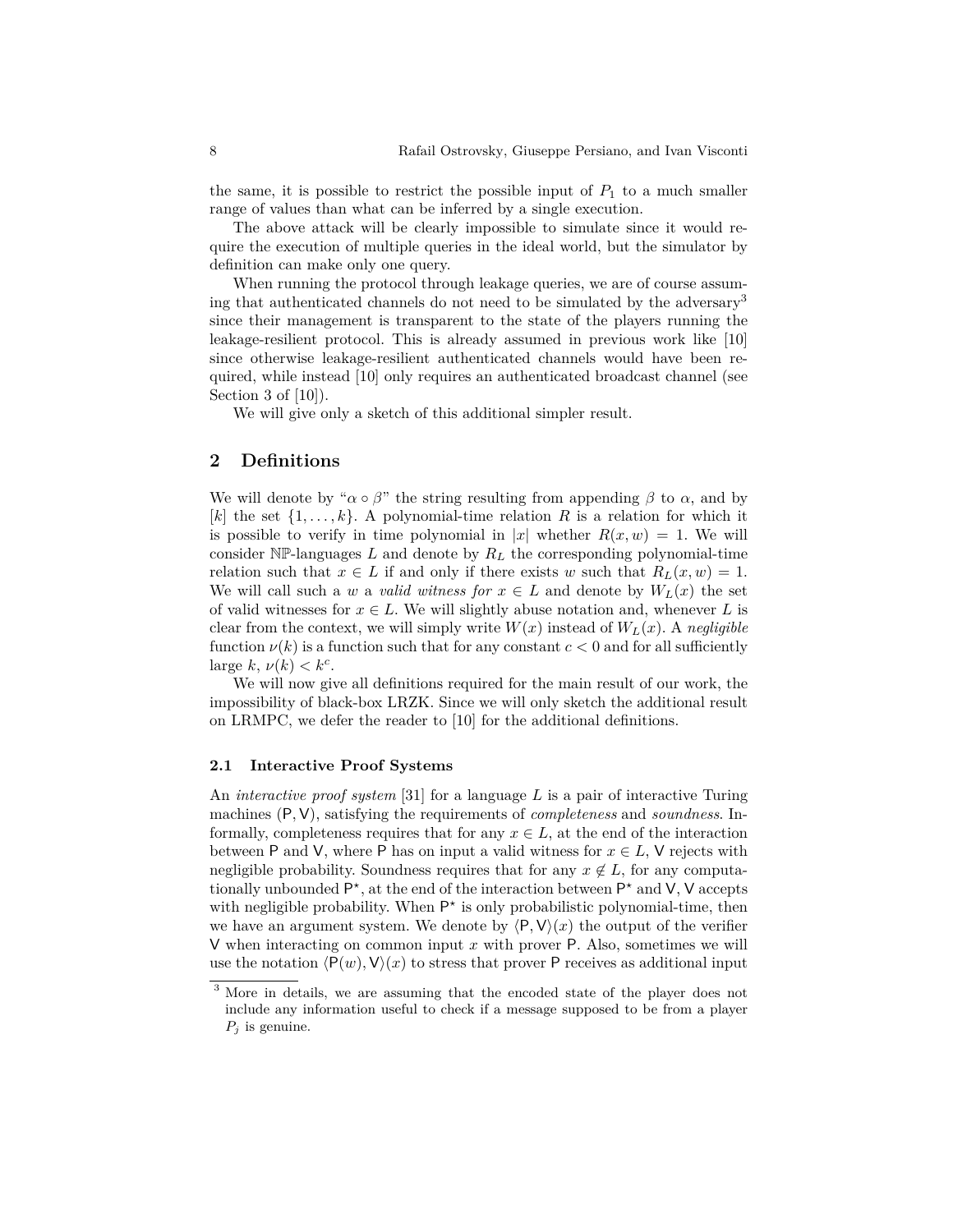witness *w* for  $x \in L$ . We will write  $\langle P(w; r_P), V(r_V) \rangle (x)$  to make explicit the randomness used by  $P$  and  $V$ . We will also write  $V^*(z)$  to denote an adversarial verifier  $V^*$  that runs on input an auxiliary string  $z$ .

**Definition 1.** *[31] A pair of interactive Turing machines* (P*,* V) *is an* interactive proof system *for the language L, if* V *is probabilistic polynomial-time and*

- *1. Completeness: There exists a negligible function*  $\nu(\cdot)$  *such that for every*  $x \in \mathbb{R}$ *L* and for every  $w \in W(x)$  Prob  $\left[\langle P(w), V \rangle(x) = 1\right] > 1 - \nu(|x|)$ .
- 2. Soundness: For every  $x \notin L$  and for every interactive Turing machines  $P^*$  there exists a negligible function  $\nu(\cdot)$  such that  $\text{Prob}[\langle P^*, V \rangle(x) = 1] \leq$  $\nu(|x|)$ .

*If the soundness condition holds only with respect to probabilistic polynomial-time interactive Turing machines*  $P^*$  *then*  $(P, V)$  *is called an* argument.

We now define the notions of reset attack and of resetting prover.

**Definition 2.** [4] A reset attack of a prover  $P^*$  on V is defined by the following *two-step random process, indexed by a security parameter k.*

- *1. Uniformly select and fix*  $t = \text{poly}(k)$  *random tapes, denoted by*  $r_1, \ldots, r_t$ *, for*  $V$ , resulting in deterministic strategies  $V^{(i)}(x) = V_{x,r_i}$  defined by  $V_{x,r_i}(\alpha) =$  $\mathsf{V}(x,r_i,\alpha)$ , where  $x \in \{0,1\}^k$  and  $i \in 1,\ldots,t$ . Each  $\mathsf{V}^{(i)}(x)$  is called an incarnation *of* V*.*
- 2. On input  $1^k$ , machine  $P^*$  is allowed to initiate  $\text{poly}(k)$ -many interactions *with* V*. The activity of* P *? proceeds in rounds. In each round* P *chooses*  $x \in \{0,1\}^k$  and  $i \in 1,\ldots,t$ , thus defining  $\mathsf{V}^{(i)}(x)$ , and conducts a com*plete session (a session is complete if is either terminated or aborted) with it.*

*We call* resetting prover *a prover that launches a reset attack.*

We now define proofs/arguments of knowledge, in particular considering the case of a prover launching a reset attack.

**Definition 3.** [5] Let R be a binary relation and  $\epsilon : \{0,1\}^* \to [0,1]$ . We say that *a probabilistic polynomial-time interactive machine* V *is a knowledge verifier for the relation*  $R$  *with knowledge error*  $\epsilon$  *if the following two conditions hold:* 

- **Non-triviality:** *There exists a probabilistic polynomial-time interactive machine* P *such that for every*  $(x, w) \in R$ *, with overwhelming probability an interaction of* V *with* P *on common input x, where* P *has auxiliary input w, is accepting.*
- **Validity (or knowledge soundness) with negligible error :** *for every probabilistic polynomial-time machine* P *? , there exists an expected polynomialtime machine* Ext, such that and for every  $x, aux, r \in \{0,1\}^{\star}$ , Ext satisfies *the following condition: Denote by*  $p(x, aux, r)$  *the probability (over the random tape of* V*) that* V *accepts upon input x, when interacting with the prover*  $P^*$  *who has input x, auxiliary-input aux and random-tape r. Then, machine* Ext, upon input  $(x, aux, r)$ , outputs a solution  $w \in W(x)$  with probability at *least*  $p(x, aux, r) - \epsilon(|x|)$ *.*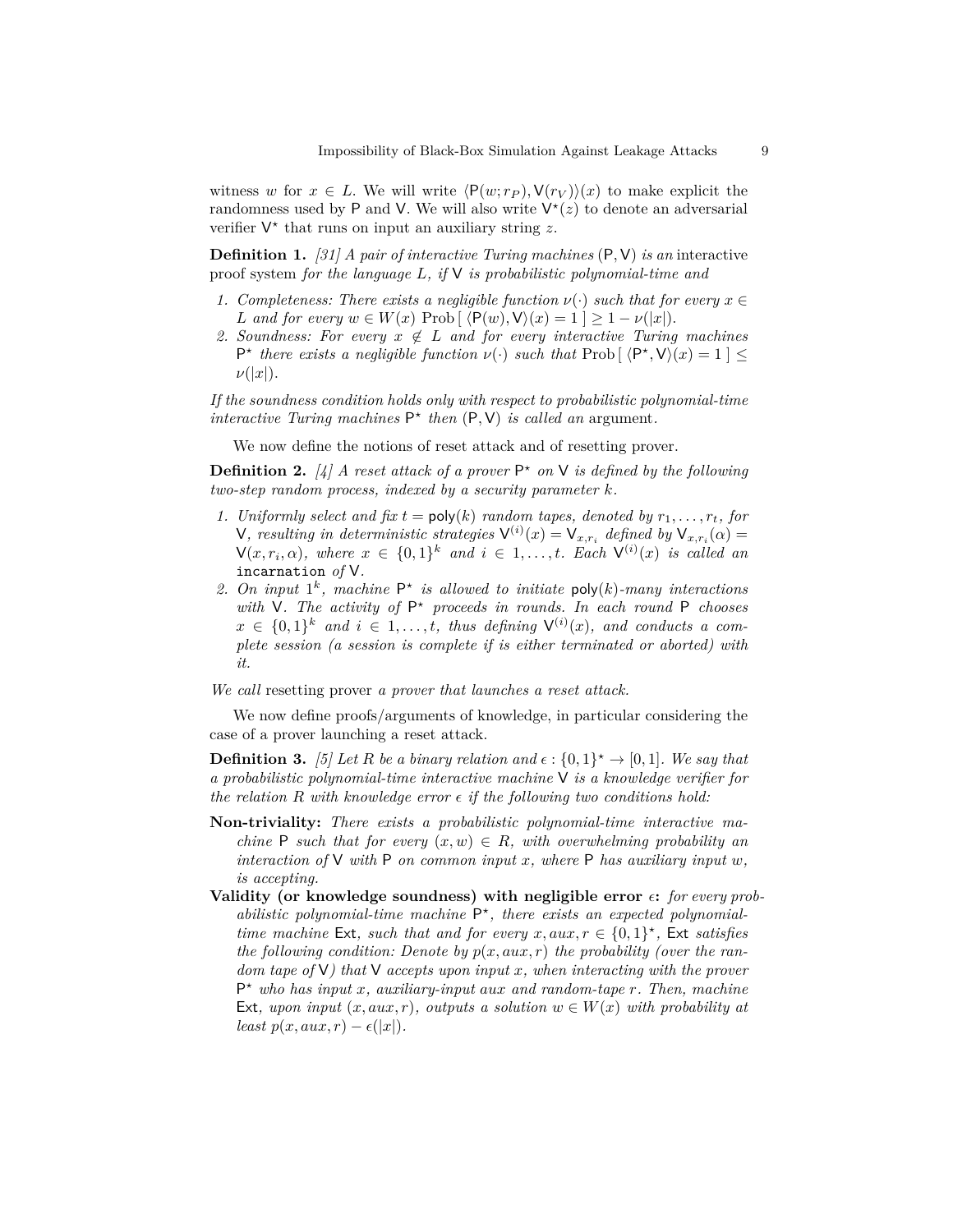*A pair* (P*,* V) *such that* V *is a knowledge verifier with* negligible *knowledge error for a relation R and* P *is a machine satisfying the non-triviality condition (with respect to* V *and R) is called an argument of knowledge for the relation R. If the validity condition holds with respect to any (not necessarily polynomial- time) machine*  $P^*$ *, then*  $(P, V)$  *is called a proof of knowledge for R. If the validity condition holds with respect to a polynomial-time machine*  $P^*$  *launching a reset attack, then* (P*,* V) *is called a resettable argument of knowledge for R.*

In the above definition the extractor does not depends on the code of the prover (i.e., the same extractor works with all possible provers) Ext then the interactive argument/proof system is a *black-box* (resettable) argument/proof of knowledge.

*The input-encoding phase.* Following previous work we will assume that the prover receives the input and encodes it running in a leak-free environment. This is unavoidable since otherwise a leakage query can cask for some bits of the witness and therefore zero knowledge would be trivially impossible to achieve, unless the simulator is allowed to ask leakage query in the ideal world (i.e., leakage tolerance). After this leak-free phase that we call input-encoding phase, the prover has a state consisting only of the encoded witness and is ready to start the actual leakage-resilient protocol.

*Leakage-resilient protocol [39].* As in previous work, we assume that random coins are available only in the specific step in which they are needed. More in details, the prover P at each round of the protocol obtains fresh randomness *r* for the computations related to that round. However, unlike in previous work, we do not require the prover to update its state by appending *r* to it. We allow the prover to erase randomness and change its state during the protocol execution. This makes our impossibility results even stronger.

The adversarial verifier performs a leakage query by specifying a polynomialsized circuit  $C$  that takes as input the current state of the prover. The verifier gets immediately the output of *C* and can adaptively decide how to continue. An attack of the verifier that includes leakage queries is called a leakage attack.

**Definition 4.** *Given a polynomial p, we say that an interactive argument/proof system*  $(P, V)$  *for a language*  $L \in \mathbb{NP}$  *with a witness relation R, is*  $p(|x|)$ *-leakageresilient zero knowledge if for every probabilistic polynomial-time machine*  $V^*$ *launching a leakage attack on* P *after the input-encoding phase, obtaining at most p*(|*x*|) *bits, there exists a probabilistic polynomial-time machine* Sim *such that for every*  $x \in L$ *, every*  $w$  *such that*  $R(x, w) = 1$ *, and every*  $z \in \{0, 1\}^*$  *distributions*  $\langle P(w), V^*(z) \rangle (x)$  *and*  $\textsf{Sim}(x, z)$  *are computationally indistinguishable.* 

The definition of standard zero-knowledge is obtained by enforcing that no leakage query is allowed to any machine and removing the input-encoding phase.

In the above definition the simulator does not depends on the code of the verifier (i.e., the same simulator works with all possible verifiers) Sim then the interactive argument/proof system is leakage-resilient *black-box* zero knowledge. We will denote by  $\text{Sim}^{\mathsf{V}^*}$  an execution of  $\text{Sim}$  having oracle access to  $\mathsf{V}^*$ .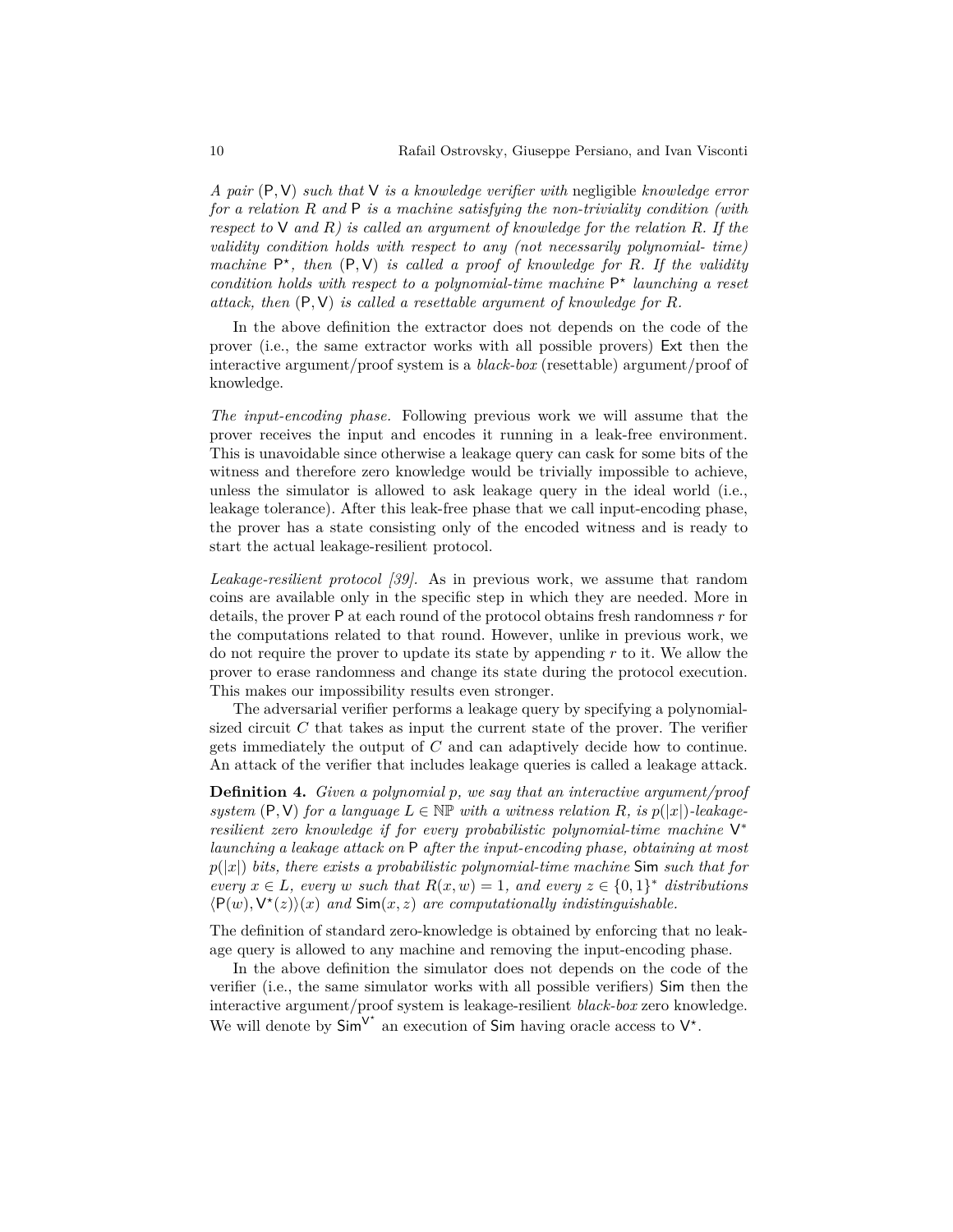# **3 Impossibility of Leakage-Resilient Zero Knowledge**

Here we prove that LRZK argument systems exist only for BPP languages.

*Tools.* In our proof we assume the existence of a communication-efficient argument system  $\Pi = (\Pi.P, \Pi.V)$  for a specific auxiliary  $N\mathbb{P}$  language (to be defined later). Moreover we require such an argument system to be a resettable argument of knowledge. Specifically, we require that on common input *x*, *Π.*P sends  $O(|x|^{\epsilon})$  bits to *Π.*V for an arbitrarily chosen constant  $\epsilon > 0$ . We denote, with a slight abuse of notation, by *Π.*P the prover's next message function; that is, *Π.* P on input *x*, randomness  $r_1, \ldots, r_{i-1}$  used in the previous  $i-1$  rounds, fresh randomness  $r_i$  and verifier messages  $v_1, \ldots, v_i$  received so far, outputs  $\text{msg}_i$ , the prover's *i*-th message. Similarly, we denote the verifier's next message function by *Π.*V. Finally, we denote by *Π.*Ext the extractor that in expected polynomial time outputs a witness for  $x \in L$  whenever a polynomial-time prover can make *Π.*V accept  $x \in L$  with non-negligible probability.

Such a resettable argument of knowledge *Π* exists based on the existence of a family of collision-resistant hash functions. It can be obtained by starting with the the public-coin universal argument of [3] that for NP languages is also an argument of knowledge. Then by applying the transformation of [4] that requires one-way functions, we have that the resulting protocol is still communication efficient, and moreover is a resettable argument of knowledge.

**Theorem 1.** *Assume the existence of a family of collision-resistant hash functions. If an* NP*-language L admits an* (|*x*| )*-leakage-resilient black-box zeroknowledge argument system*  $\Pi_{LRZK} = (P, V)$  *for some constant*  $\epsilon > 0$  *then*  $L \in \text{BPP}$ .

*Proof.* For sake of contradiction, we assume that language  $L \notin BPP$  admits a  $(|x|^{\epsilon})$ -leakage-resilient zero-knowledge argument system  $(P, V)$  with black-box simulator Sim for some constant  $\epsilon > 0$ . We now describe an adversarial verifier  $\nabla^* = \nabla^*_{x,s,h,t}$ , parameterized by input *x*, strings *s* and *t*, and function *h* from a family of collision-resistant hash functions. In the description of  $\mathsf{V}^*$ , we let  $\{F_s\}$ be a pseudorandom family of functions.

Our proof makes use of the auxiliary language *Λ* consisting of the tuples  $\tau = (h, \tilde{w}, \text{rand}^P, \text{rand}^V)$  for which there exists  $\hat{w}$  such that  $h(\hat{w}) = \tilde{w}$  and  $\langle P(\hat{w}; \text{rand}^{\mathsf{P}}), V(\text{rand}^{\mathsf{V}}) \rangle(x) = 1$ . Clearly,  $\Lambda \in \mathbb{NP}$ . Let  $\Pi = (\Pi, \mathsf{P}, \Pi, \mathsf{V})$  be a communication-efficient argument system for *Λ*. We assume wlog that the number of rounds of *Π* is 2 $\ell$  (i.e.,  $\ell$  messages played by the verifier and  $\ell$  messages played by the prover) where  $\ell > 1$  and that the verifier speaks first.

- 1. At the start of the interaction between  $P$  and  $V^*$  on an *n*-bit input *x* with  $n = poly(k)$ , the state of P consists solely of the encoding  $\hat{w}$  of the witness *w* for  $x \in L$ , where  $|\hat{w}| = \text{poly}(n)$ .
- 2.  $V^*$  issues leakage query  $Q_0$  by specifying function *h*; as a reply,  $V^*$  receives  $\tilde{w} = h(\hat{w})$ , a hash of the encoding of the witness used by P.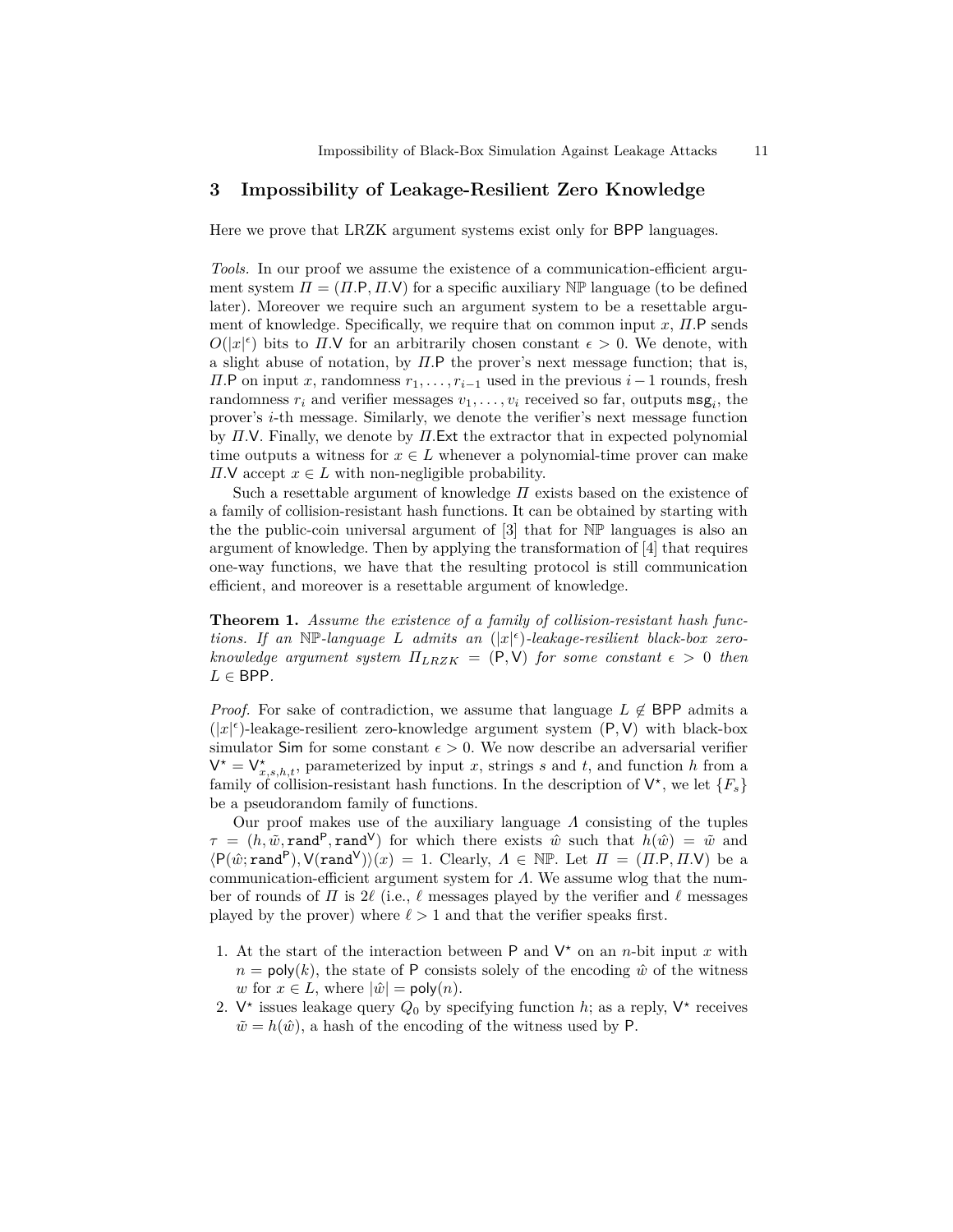3.  $V^*$  then selects randomness

 $\texttt{rand} = (\texttt{rand}^\mathsf{P}, \texttt{rand}^\mathsf{V}, \texttt{rand}^{I\Gamma,\mathsf{P}}, \ldots, \texttt{rand}^{I\Gamma,\mathsf{P}}_\ell, \texttt{rand}^{I\Gamma,\mathsf{V}}_1, \ldots, \texttt{rand}^{I\Gamma,\mathsf{V}}_\ell, \texttt{rand}^{I\Gamma,\mathsf{V}}_{\ell+1})$ 

by setting rand =  $F_s(\tilde{w} \circ x)$ .

4. V *?* performs, by means of leakage queries, an execution of the protocol *Π* on common input  $(h, \tilde{w}, \text{rand}^P, \text{rand}^V)$ .

Specifically, for round  $i = 1, \ldots, \ell, \mathsf{V}^*$  computes

$$
v_i = \Pi.\mathsf{V}\left((h,\tilde{w},\mathsf{rand}^\mathsf{P},\mathsf{rand}^\mathsf{V}),\{\mathsf{msg}_j\}_{0
$$

and issues leakage query  $Q_i$  for the prover's next message function

$$
\textit{II.P.}\left((h,\tilde{w},\texttt{rand}^\mathsf{P},\texttt{rand}^\mathsf{V}),{}~, \{v_j\}_{0 < j \leq i}, \{\texttt{rand}_j^{H,\mathsf{P}}\}_{0 < j \leq i}\right)
$$

that is to be applied to the state  $\hat{w}$  of prover P. In other words, the query computes the prover's *i*-th message  $\text{msg}_i$  of an interaction of protocol *Π* in which prover *Π.*Ρ (running on randomness rand<sup>*Π.*P</sup></sup>,..., rand<sup>*Π.*P</sup>) tries to convince verifier  $\Pi$ . V (running on randomness  $\text{rand}_1^{H,V}, \ldots, \text{rand}_\ell^{H,V}, \text{rand}_{\ell+1}^{H,V}$ ) that  $(h, \tilde{w}, \text{rand}^{\mathsf{P}}, \text{rand}^{\mathsf{V}}) \in \Lambda.$ 

After receiving prover  $\Pi$ .P's last message,  $V^*$  computes  $\Pi$ .V's output in this interaction:

$$
b = \text{II.V}((h, \tilde{w}, \text{rand}^{\mathsf{P}}, \text{rand}^{\mathsf{V}}), \text{msg}_1, \ldots, \text{msg}_\ell, \text{rand}_1^{\text{II.V}}, \ldots, \text{rand}_{\ell+1}^{\text{II.V}}).
$$

5. If  $b = 1$  then  $\mathsf{V}^*$  outputs *t*; otherwise,  $\mathsf{V}^*$  outputs  $\bot$ .

This concludes the description of  $V^*$ .

*Counting the number of bits leaked.* The total number of bits leaked is equal to the output of the first leakage query (i.e., the length in bits of a range element of the collision-resistant hash function)  $|\tilde{w}| = k$  and the number of bits sent by the prover in *Π* which, for inputs of length *n*, is  $O(n^{\epsilon'})$  for an arbitrarily constant  $\epsilon' > 0$ . Being  $n = \text{poly}(k)$ , we have that the amount of leakage can be made smaller than  $n^{\epsilon}$  for any  $\epsilon > 0$ .

Sim *can get t only by succeeding in Π, therefore properly answering to leakage queries.* We continue by observing that the output of the real game (i.e., when P and  $V_{x,s,h,t}^*$  interact) is *t*. Therefore, Sim must output *t* when interacting with  $V_{x,s,h,t}^{\star}$  with overwhelming probability. Since Sim is a black-box simulator, and since all messages of  $\mathsf{V}^\star_{x,s,h,t}$  except for the last one, are independent of *t*, the only way Sim can obtain t from  $V^*_{x,s,h,t}$  is by replying with a value  $\tilde{w}$  to the first leakage query and by replying to queries  $Q_1, \ldots, Q_\ell$  so to define a transcript Conv =  $(v_1, \text{msg}_1, \ldots, v_\ell, \text{msg}_\ell)$  that for common input  $(h, \tilde{w}, \text{rand}^P, \text{rand}^V)$  produces  $1 =$  $\Pi.\mathsf{V}((h,\tilde{w},\texttt{rand}^\mathsf{P},\texttt{rand}^\mathsf{V}),\texttt{msg}_1,\dots,\texttt{msg}_\ell,\texttt{rand}_1^{I\mathsf{I}.\mathsf{V}},\dots,\texttt{rand}_{\ell+1}^{I\mathsf{I}.\mathsf{V}}).$ 

By the security of the pseudorandom function, we can consider the same experiment except having that  $\text{rand} = \mathcal{R}(\tilde{w} \circ x)$  (computed by  $V^*$  in step 3 of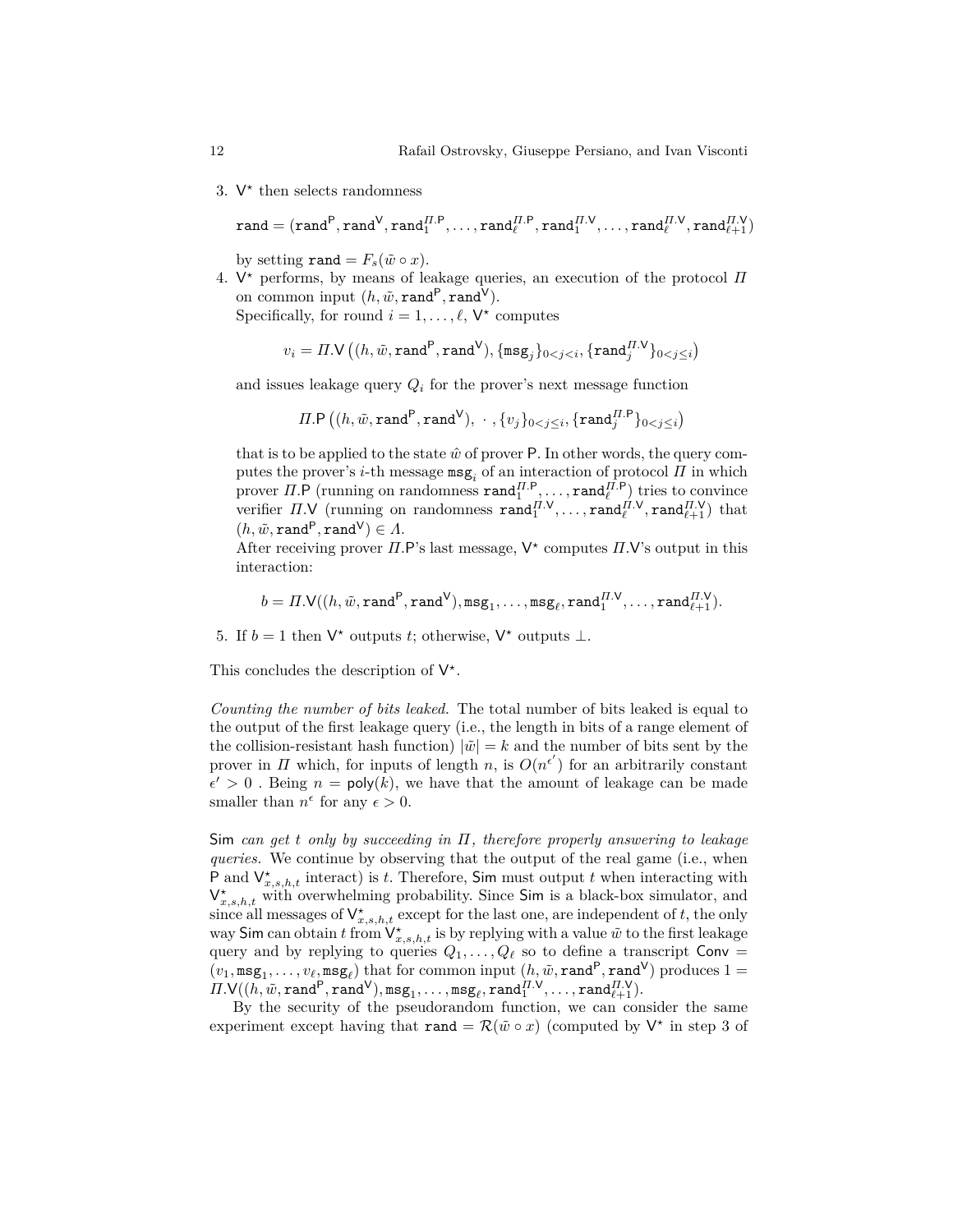its description) where  $\mathcal R$  is a truly random function (i.e., each time  $\tilde w \circ x$  is new, rand is computed by sampling fresh randomness).

We denote by  $\mathsf{Sim}^{\mathsf{V}^{\star}}_R$  the simulation in such a modified game. We can show (the proofs of the following lemmas are omitted for lack of space) that when considering  $\operatorname{Sim}^{\mathsf{V}^*}_{R}$ , still *t* is given in output with overwhelming probability.

**Lemma 1.** The output of  $\textsf{Sim}^{\mathsf{V}^{\star}}_R$  is computationally indistinguishable from the *output of* Sim<sup>V\*</sup>.

We can then show that  $\mathsf{Sim}_{R}^{\mathsf{V}^*}(x, z)$  outputs *t* also for some  $x \notin L$ .

**Lemma 2.** *If*  $L \notin \text{BPP}$  *then there exists some*  $x \notin L$  *such that*  $\text{Sim}_{R}^{\mathsf{V}^{\star}}(x, z)$ *outputs t with probability greater than* 2*/*3*.*

Let  $x \notin L$  be a special statement such that  $\mathsf{Sim}^{\mathsf{V}^{\star}}_R(x, z)$  outputs *t* with probability at least 2/3 (such an *x* exists since we are assuming that  $L \notin \text{BPP}$ ). This means that  $\mathsf{Sim}_R$  feeds  $\mathsf{V}^\star$  with a transcript of messages that with non-negligible probability produces *t* as output.

Let time $\varsigma_{\mathsf{im}_R}$  be the expected running time of  $\mathsf{Sim}_R$ . Consider the strict polynomial-time machine  $\mathsf{Sim}_{pR}$  that consists of running the first 3time<sub>Sim<sub>R</sub></sub> steps of Sim*R*.

We can prove the following lemma.

**Lemma 3.** *If*  $L \notin \text{BPP}$  *then there exists some*  $x \notin L$  *such that*  $\text{Sim}_{pR}^{\mathsf{V}^*}(x, z)$ *outputs t with probability greater than* 1*/*3*.*

For notation purposes, we say that a query of  $\mathsf{Sim}_{pR}$  to  $\mathsf{V}^*$  belongs to the *i*-th session if it is a tuple  $(h, \tilde{w}, \ldots)$  where  $\tilde{w}$  is the *i*-th different value played by  $\mathsf{Sim}_{pR}$  as first message of *Π*.P answering a leakage query of  $\mathsf{V}^*$ . Let time<sub>Sim<sub>pR</sub></sub> be the strict polynomial corresponding to the running time of  $\mathsf{Sim}_{pR}$ .

We can then prove the existence of a critical session *i*.

**Lemma 4.** *There exist*  $x \notin L$  *and*  $i \in [\text{time}_{\text{Sim}_{pR}}]$  *such that*  $\text{Sim}_{pR}^{\vee^{\star}}$  *obtains t after answering to a query of the i-th session with non-negligible probability.*

Consider now the augmented simulator  $\textsf{Sim}_{pR}^{i^{\vee^{\star}}}$  that works as  $\textsf{Sim}_{pR}^{i^{\star}}$  except that  $V^*$  in the *i*-th session will only send *h*, while all other messages of  $V^*$  will be asked to an external oracle that plays as honest verifier of  $\Pi$ . Let time  $\Pi_{\text{Ext}}$ be the expected running time of *Π.*Ext.

We can prove the following lemma.

**Lemma 5.** *There exist*  $x \notin L$  *and*  $i \in [\text{time}_{\text{Sim}_{pR}}]$  *such that the extractor*  $\Pi$ . Ext *of Π outputs a witness*  $\hat{w}$  *for*  $\tau = (h, \tilde{w}, \text{rand}^{\mathsf{P}}, \text{rand}^{\mathsf{V}}) \in \Lambda$  *with non-negligible probability and running in expected polynomial time. Moreover* Prob  $\langle P(\hat{w}), V \rangle (x) = 1$ *is non-negligible.*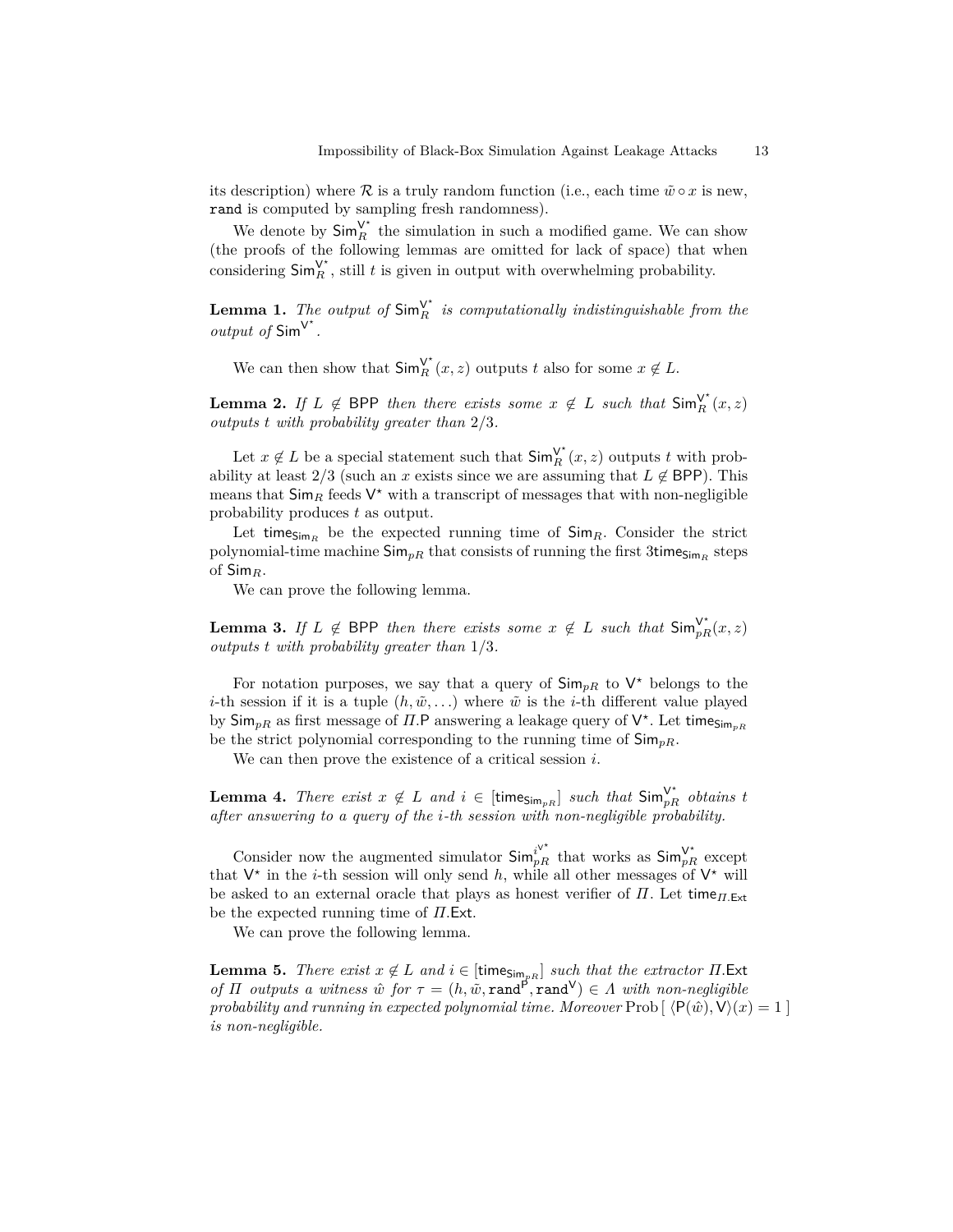We now show an adversarial prover  $P^*$  that violates the soundness of  $\Pi_{LRZK}$ . Let  $\Pi$ .Ext<sub>p</sub> be the strict polynomial-time extractor that behaves precisely as *Π.*Ext (up to a given polynomial number of steps) as specified in the last part of the proof of Lemma 5.

P<sup>\*</sup> works as follows:

- 1. P<sup>\*</sup> picks at random  $i \in [\text{times}_{\text{Sim}_{pR}}]$  and then runs  $\Pi$ .Ext<sub>p</sub> with respect to  $\sin^{i\vee\star}_{pR}$ . If *Π*.Ext<sub>p</sub> does not give in output a state  $\hat{w}$  as part of a witness proving that  $\tau \in \Lambda$ , then  $\mathsf{P}^{\star}$  aborts.
- 2. P<sup>\*</sup> then runs the honest prover P of  $\Pi_{LRZK}$  on input  $\hat{w}$  for proving to a honest verifier V that  $x \in L$  where  $x$  is the above special statement (i.e.,  $x \notin L$ ).

First of all, the running time of  $P^*$  is clearly polynomial since both the above steps take polynomial time. Then, we notice that by Lemma 5, both Step 1 and 2 correspond to runs without aborting with non-negligible probability. This is due to the fact that the extractor  $\Pi$ . Ext<sub>p</sub> fails only with negligible probability and that the extracted state  $\hat{w}$  gives to a honest prover of  $(P, V)$  non-negligible probability to convince the verifier. Therefore  $P^*$  succeeds in proving a false statement to honest V with non-negligible probability.

We have proved that if  $L \notin$  BPP then  $\Pi_{LRZK}$  can not be both LRZK and sound.

### **3.1 Discussion on Non-Black-Box LRZK**

Since we have shown that LRZK is impossible when security is proved through black-box simulation, a natural question is whether non-black-box simulation can be useful to overcome this impossibility result.

The technique that we have shown for the black-box case is based on an adversarial verifier  $V^*$  that uses leakage queries to perform an execution of a resettably sound communication-efficient argument of knowledge *Π* against a honest prover. This makes the rewinding capabilities of the simulator ineffective therefore showing the impossibility of a black-box simulation.

However, the technique proposed by Barak in [2] allows for non-black-box straight-line simulation thus bypassing the difficulties to simulate a protocol where rewinds are useless. The construction and simulator proposed by Barak in [2] allows to get public-coin constant-round zero knowledge with a straightline simulator, going therefore beyond the limits of black-box simulation [29]. It is also known that non-black-box simulation allows for resettably sound zero knowledge [4] where a prover can reset a verifier while the protocol still remains sound and zero knowledge. This is similar to the setting in which our blackbox impossibility result holds. Indeed our adversarial verifier  $V^*$  is resilient to rewinds of the black-box simulator.

Having in mind the goal of overcoming the above impossibility result through non-black-box simulation, remember that in order to answer properly to the leakage queries of our adversarial verifier, a simulator either must simulate the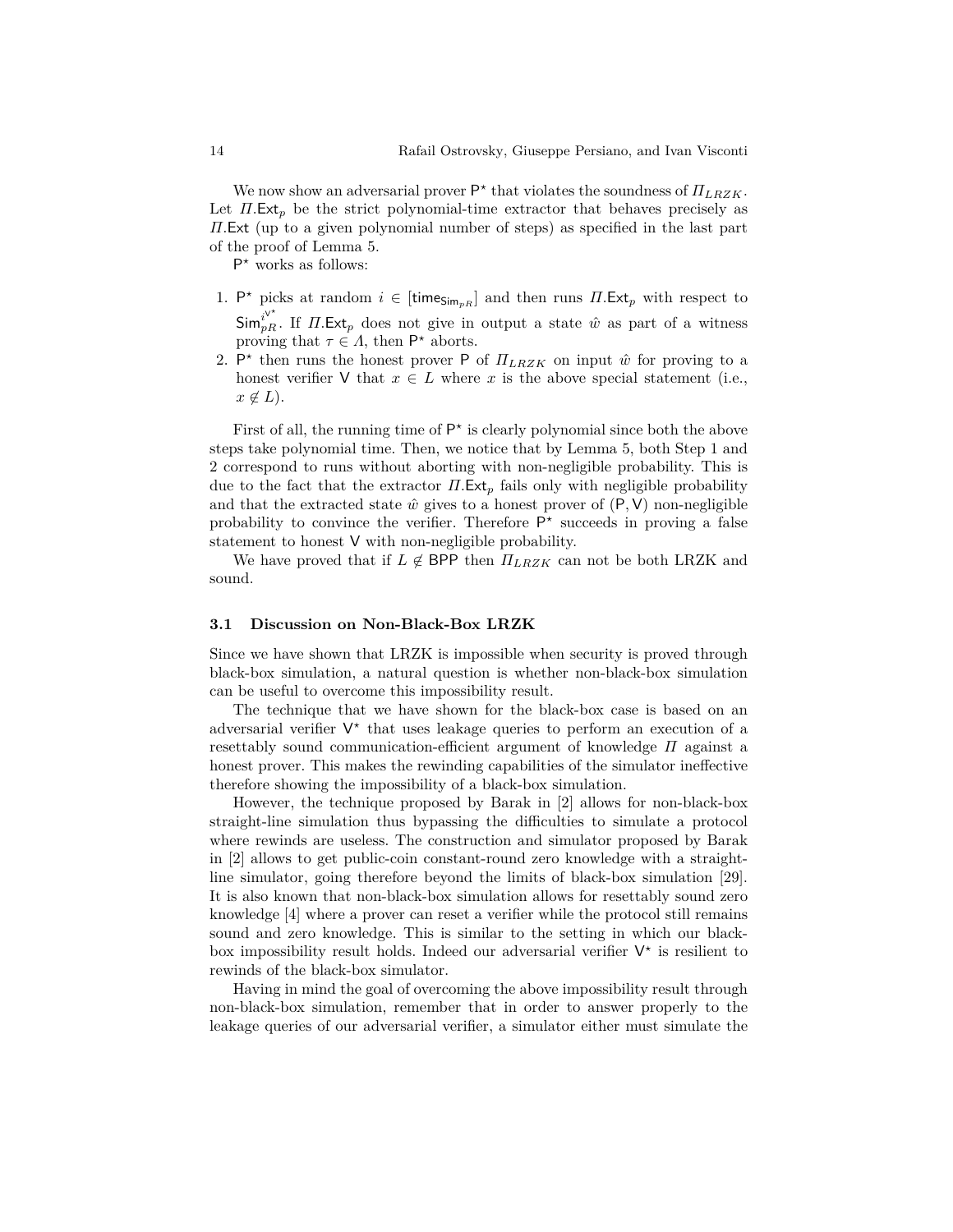execution of the universal argument<sup>4</sup> or must use a special trapdoor. Such a trapdoor must allow a honest prover of *ΠLRZK* to succeed in convincing a honest verifier that runs on input a randomness *r*. Such randomness is later revealed by  $V^*$  only after seeing the short representation of the state  $\tilde{w}$ . Barak's construction does not allow to run the prover with an input different from a witness for  $x \in L$ , however, we next present a simple variant of it that does.

*A variation of Barak's construction.* Consider the following variant of Barak's protocol: 1) the verifier sends the description of a CRHF *h*; 2) the prover sends  $h_w = h(\text{Com}(w, u))$  to the verifier<sup>5</sup> where *w* is its private input, Com is the commitment function of a non-interactive commitment scheme and *u* is a random string; 3) the verifier sends a random string  $z$ ; 4) the prover runs a witness indistinguishable universal argument proving that either  $x \in L \vee h_w$  corresponds to the hash of a commitment of a machine *M* that in at most  $n^{\log \log n}$  steps outputs *z*; the prover uses its private input *w* and *u* as witness in the universal argument.

Notice that the variation is really minimal: it just consists in asking the prover to use its private input when computing  $h_w$ . The impact of this variation is that the prover now can run successfully the protocol both when receiving as input a witness for  $x \in L$  and also when receiving as input the code of the verifier.

The above small variation does not affect the zero-knowledge property (the proof is the same as Barak's), but allows the simulator to answer leakage queries of  $V^*$  since the description of  $V^*$  can be used as a legitimate encoded state that a prover can use in order to convince a verifier using a randomness *r* (again, such *r* is revealed by  $V^*$  upon receiving through a leakage query the short representation of the state of the prover).

We stress that the discussion so far does not propose a LRZK protocol, rather it shows that the impossibility result given for the black-box case fails spectacularly when Barak's non-black-box techniques are considered.

*Defeating Barak's non-black-box simulation technique.* While the above discussion seems to say that Barak's techniques could be used to design a LRZK protocol, we argue here that a breakthrough on non-black-box simulation<sup>6</sup> is required in order to obtain a LRZK protocol. Notice that the above variation of Barak's construction allowed the prover to use a special trapdoor (the code of the verifier) instead of a witness to successfully run the protocol. Moreover, notice that the size of such a trapdoor is not bound by a fixed polynomial in the length of the common input since it depends on the size of the adversarial verifier. Instead there exists a constant  $c > 0$  such that the length of a legitimate encoded witness of a LRZK protocol for a common input of length *n* is

<sup>4</sup> Proving that Kilian's construction, analyzed in [2,3] as a 4-round public-coin universal argument, is zero-knowledge would be a major breakthrough.

<sup>&</sup>lt;sup>5</sup> Note that in Barak's protocol the prover uses  $0^n$  instead of *w*.

 $^6$  We stress that our work sticks with the use of standard/falsifiable assumptions.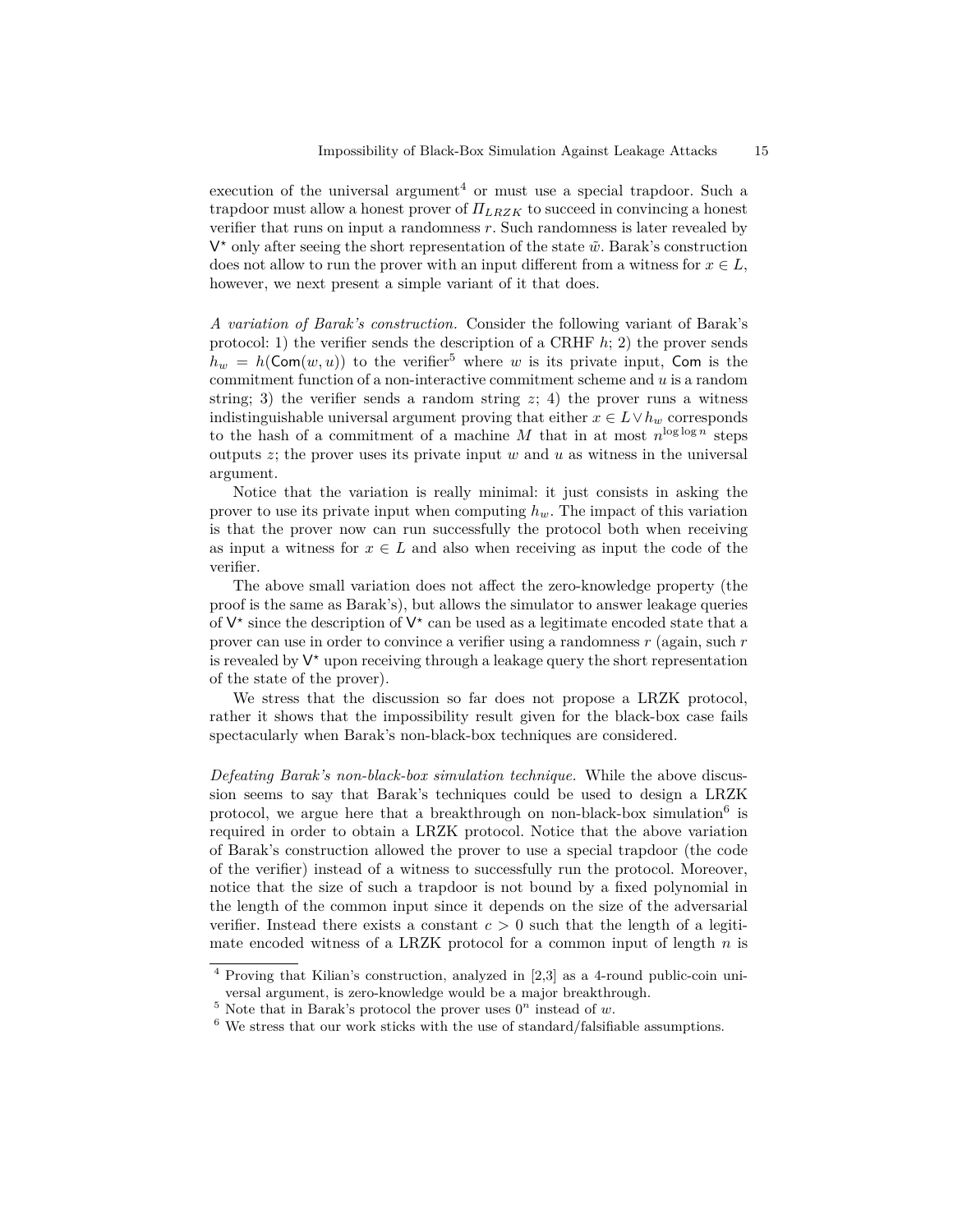at most *n c* . Therefore, let us consider an adversarial verifier that, just as in the impossibility proof for black-box LRZK, uses the leakage queries to execute a special protocol with a prover. In such a protocol, in addition to proving that the encoded state (that is consistent with the commitment already sent) makes the verifier accept, the prover also proves that the committed value is the hash of an encoded state of length at most  $n^c$ . Then the code of the adversarial verifier can not be used anymore as the simulation fails for adversarial verifiers whose code is longer than  $n^c$ . In other words, Barak's technique turns out to be insufficient. Additionally, the adversarial verifier might send a long vector of random strings  $r_1, \ldots, r_\ell$  therefore asking the prover to prove in the universal argument that the verifier would have accepted the proof running with any of those  $\ell$  randomnesses. Since  $\ell$  can be greater than the upperbound on the encoded witness, there is no way to commit to a small machine that can predict all such strings.

In other words, we would need a non-black-box simulation technique that relies on standard assumptions and allows to construct a protocol where the trapdoor used by the simulator is of an a-priori fixed bounded size and can thus be given as input to the prover. Notice that it is exactly because of this limitation (or, rather, because of the lack of it) on the size of the trapdoor that the construction from [2] requires the use of a witness indistinguishable universal arguments instead of a witness-indistinguishable arguments of knowledge. In turn, this implies that the straight-line simulation of [2] can only be extended to bounded concurrency, leaving still unsolved the question of achieving constantround concurrent zero knowledge under standard assumptions.

As a conclusion, as for many other lower bounds in zero knowledge, when taking into account non-black-box simulation, we can not rule out the existence of a non-black-box LRZK argument system, but at the same time we gave evidence that, to obtain such a result, new breakthroughs on non-black-box simulation are required.

# **4 Impossibility of LRMPC**

We now use again the technique of running a protocol in the head of the adversary through leakage queries to show that LRMPC is impossible, therefore solving a problem opened in [10]. For this simpler result we give only a sketch of the proof and we defer for the additional definitions to [10]. We stress that the only variation here is that the interactive preprocessing does not take place (as required in the formulation of the open problem in [10]).

We can show that for many functionalities LRMPC with a leak-free inputencoding phase is impossible. The involved functionalities are the ones such that when they are run multiple times keeping unchanged the input  $x_i$  of a honest player *P<sup>i</sup>* , the (short) outputs delivered to the dishonest players reveal more information on  $x_i$  than what a single output would reveal. Our impossibility requires just one dishonest player.

For simplicity we will now consider one such functionality: a variation of Yao's Millionaires' Problem, where *n* players  $P_1, \ldots, P_n$  send their inputs to the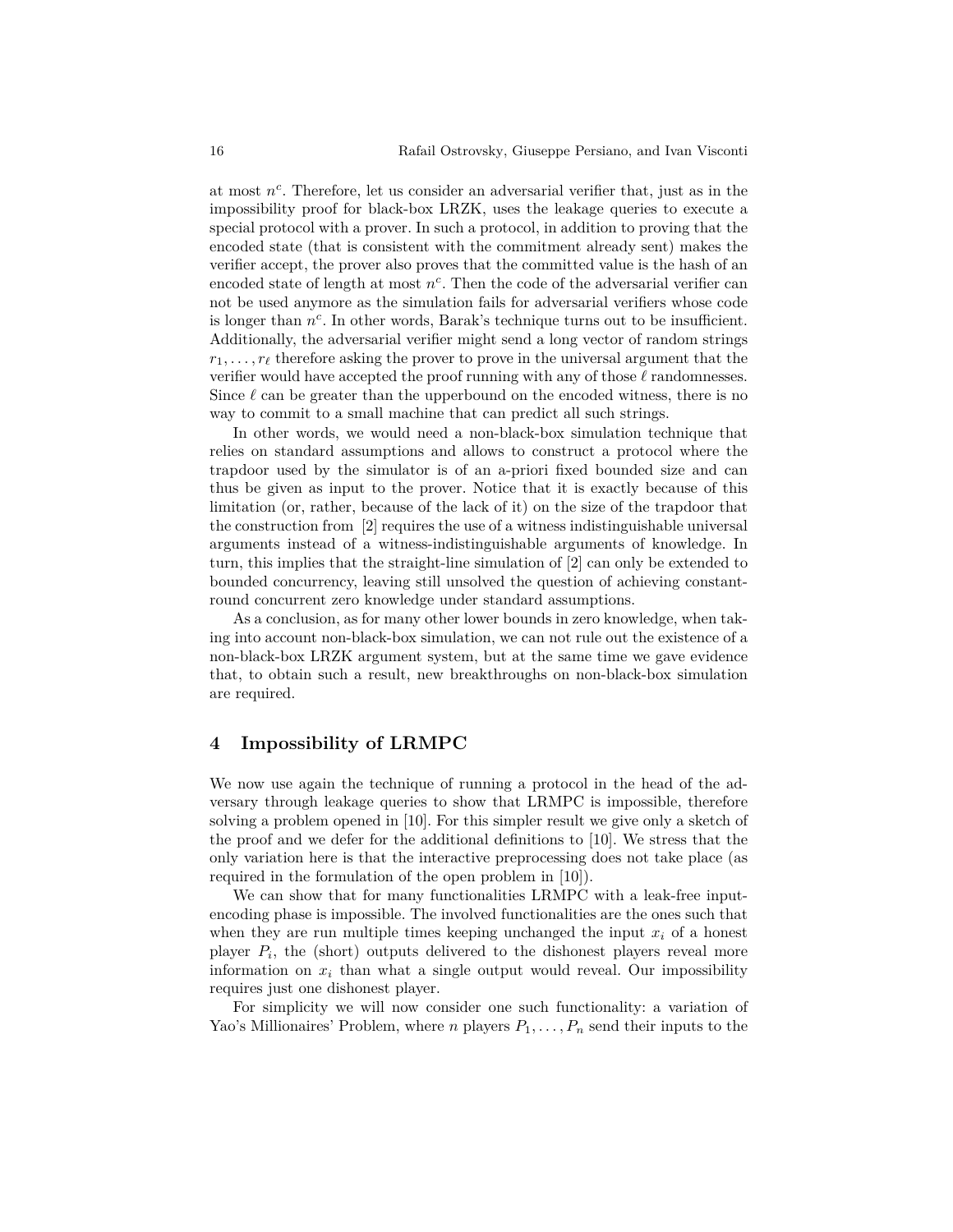functionality  $\mathcal F$  and then  $\mathcal F$  outputs to all players a bit *b* specifying whether  $P_1$ is the richest one.

**Theorem 2.** *Consider the n-party functionality*  $\mathcal F$  *that on input n k-bit strings*  $x_1, \ldots, x_n$  *outputs to all players the bit*  $b = 1$  *when*  $x_1 \geq x_j$  *for*  $1 < j \in [n]$  *and* 0 *otherwise. If at least one among*  $P_2, \ldots, P_n$  *is corrupted and can get two bits as total output of leakage queries then there exists no LRMPC for* F*.*

*Proof.* We will sketch the proof since the main ideas were already used in the proof of the impossibility of LRZK.

Assume by contradiction that there exists a secure multi-party protocol *Π*. Assume wlog that all players are honest except  $P_n$ . The adversary Adv controls *P<sup>n</sup>* and works as follows.

- 1. It sends a leakage query that includes different encodings of the same value  $x_2 = \cdots = x_n = 2^{k-1}$  for players  $P_2, \ldots, P_n$ ; the leakage query asks for a "virtual" execution of the protocol where  $P_1$  uses its state  $\hat{x}_1$ , and requires to give in output the output of  $P_n$ .
- 2. It repeats Step 1 changing the value to be used for the *n* − 1 encodings of  $P_2, \ldots, P_n$  (still a unique value for all of them) according to binary search (i.e,  $2^{k-1} + 2^{k-2}$  if the previous output was 1 or  $2^{k-2}$  otherwise).
- 3. Adv ends the protocol by giving in output the first two bits of the original (i.e., pre-encoding) input of  $P_1$ .

The communication complexity (from honest player to adversary) of this execution through leakage queries is the constant 2. Notice that the above leakage attack can be mounted with two queries each obtaining one bit as output, or with one single query obtaining two bits as output. As a result of the above leakage attack, Adv in the real world obtains the first two bits of  $x_1$ , the original input of  $P_1$ . Sim in the ideal world does not have such an information since it can perform only one query to  $\mathcal{F}$ , therefore getting at most one bit.

## **5 Acknowledgments**

We thank the anonymous reviewers for their useful comments. The full version of this work appears in [38].

Part of this work was done while the second and third authors were visiting the Computer Science Department of UCLA.

This work has been supported by NSF grants 09165174, 1065276, 1118126 and 1136174, US-Israel BSF grant 2008411, OKAWA Foundation Research Award, IBM Faculty Research Award, Xerox Faculty Research Award, B. John Garrick Foundation Award, Teradata Research Award, and Lockheed-Martin Corporation Research Award. This material is based upon work supported by the Defense Advanced Research Projects Agency through the U.S. Office of Naval Research under Contract N00014 -11 -1-0392. The views expressed are those of the author and do not reflect the official policy or position of the Department of Defense or the U.S. Government.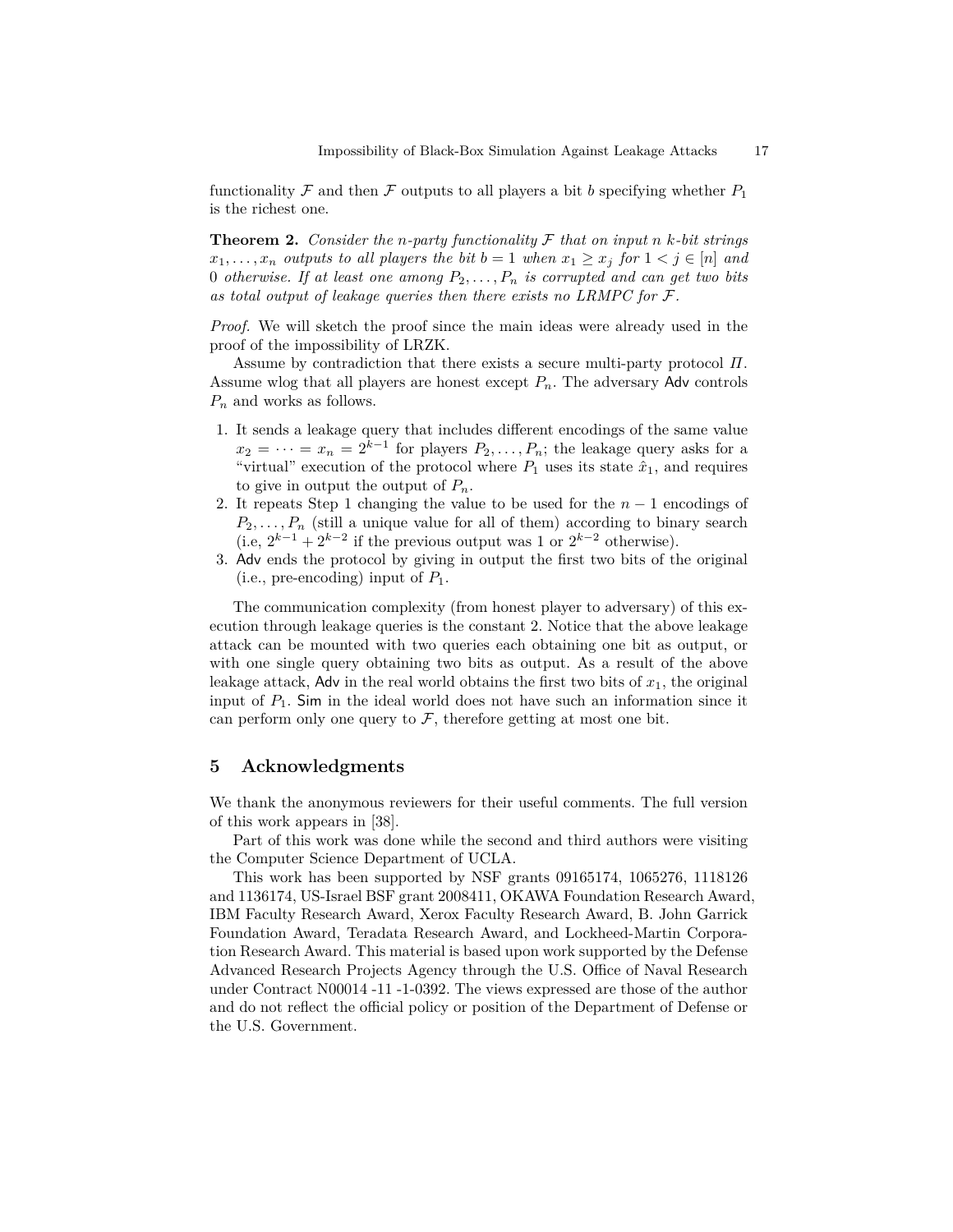## **References**

- 1. Ananth, P., Goyal, V., Pandey, O.: Interactive proofs under continual memory leakage. In: Advances in Cryptology - CRYPTO 2014 - 34th Annual Cryptology Conference, 2014, Proceedings, Part II. Lecture Notes in Computer Science, vol. 8617, pp. 164–182. Springer (2014)
- 2. Barak, B.: How to go beyond the black-box simulation barrier. In: 42nd Annual Symposium on Foundations of Computer Science, FOCS 2001. pp. 106–115. IEEE Computer Society (2001)
- 3. Barak, B.: Non-black-box techniques in cryptography. PhD Thesis (2004), http: //www.boazbarak.org/Papers/thesis.pdf
- 4. Barak, B., Goldreich, O., Goldwasser, S., Lindell, Y.: Resettably-sound zeroknowledge and its applications. In: 42nd Annual Symposium on Foundations of Computer Science, FOCS 2001, pp. 116–125. IEEE Computer Society (2001)
- 5. Bellare, M., Goldreich, O.: On defining proofs of knowledge. In: Advances in Cryptology - CRYPTO '92, 12th Annual International Cryptology Conference, 1992, Proceedings. Lecture Notes in Computer Science, vol. 740, pp. 390–420. Springer (1993)
- 6. Bitansky, N., Canetti, R., Halevi, S.: Leakage-tolerant interactive protocols. In: 9th Theory of Cryptography Conference, TCC 2012, 2012. Proceedings. Lecture Notes in Computer Science, vol. 7194, pp. 266–284. Springer (2012)
- 7. Bitansky, N., Dachman-Soled, D., Lin, H.: Leakage-tolerant computation with input-independent preprocessing. In: Advances in Cryptology - CRYPTO 2014 - 34th Annual Cryptology Conference, 2014, Proceedings, Part II. Lecture Notes in Computer Science, vol. 8617, pp. 146–163. Springer (2014)
- 8. Blum, M., De Santis, A., Micali, S., Persiano, G.: Non-Interactive Zero Knowledge. SIAM J. Comput. 20(6), 1084–1118 (1991)
- 9. Boyle, E., Garg, S., Jain, A., Kalai, Y.T., Sahai, A.: Secure computation against adaptive auxiliary information. In: Advances in Cryptology - CRYPTO 2013 - 33rd Annual Cryptology Conference, 2013. Proceedings, Part I. Lecture Notes in Computer Science, vol. 8042, pp. 316–334. Springer (2013)
- 10. Boyle, E., Goldwasser, S., Jain, A., Kalai, Y.T.: Multiparty computation secure against continual memory leakage. In: Proceedings of the 44th Symposium on Theory of Computing Conference, STOC 2012. pp. 1235–1254. ACM (2012),
- 11. Boyle, E., Goldwasser, S., Kalai, Y.T.: Leakage-resilient coin tossing. In: Distributed Computing - 25th International Symposium, DISC 2011. Proceedings. pp. 181–196 (2011)
- 12. Boyle, E., Goldwasser, S., Kalai, Y.T.: Leakage-resilient coin tossing. Distributed Computing 27(3), 147–164 (2014)
- 13. Boyle, E., Segev, G., Wichs, D.: Fully leakage-resilient signatures. J. Cryptology 26(3), 513–558 (2013)
- 14. Brakerski, Z., Kalai, Y.T., Katz, J., Vaikuntanathan, V.: Overcoming the hole in the bucket: Public-key cryptography resilient to continual memory leakage. In: 51th Annual IEEE Symposium on Foundations of Computer Science, FOCS 2010. pp. 501–510. IEEE Computer Society (2010)
- 15. Canetti, R.: Universally composable security: A new paradigm for cryptographic protocols. In: 42nd Annual Symposium on Foundations of Computer Science, FOCS 2001. pp. 136–145. IEEE Computer Society (2001)
- 16. Canetti, R., Goldreich, O., Goldwasser, S., Micali, S.: Resettable zero-knowledge (extended abstract). In: Proceedings of the Thirty-Second Annual ACM Symposium on Theory of Computing, STOC 2000. pp. 235–244. ACM (2000)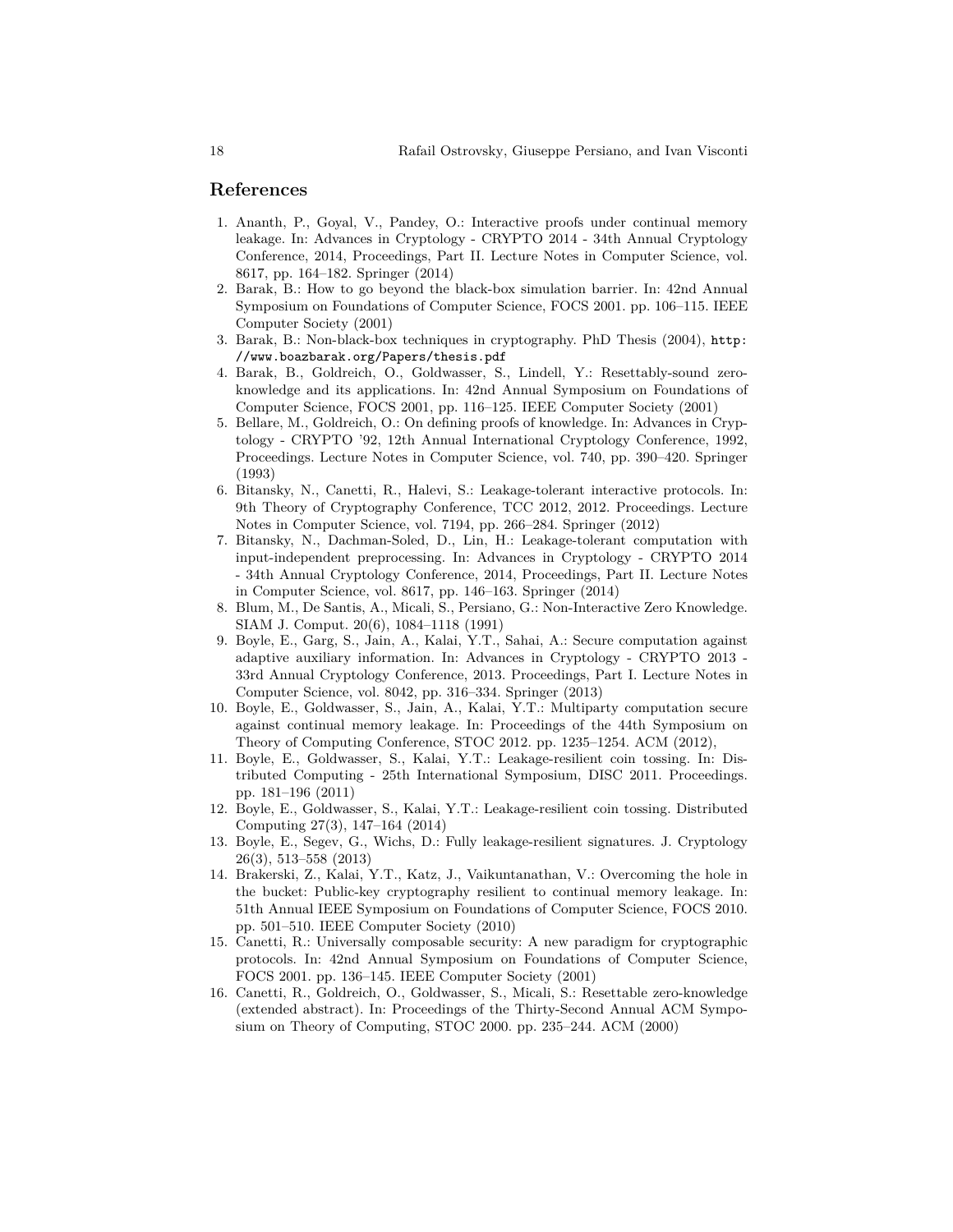- 17. Dagdelen, O., Mohassel, P., Venturi, D.: Rate-limited secure function evaluation: ¨ Definitions and constructions. In: Public-Key Cryptography - PKC 2013 - 16th International Conference on Practice and Theory in Public-Key Cryptography, 2013. Proceedings. Lecture Notes in Computer Science, vol. 7778, pp. 461–478. Springer (2013)
- 18. Damgård, I., Dupuis, F., Nielsen, J.B.: On the orthogonal vector problem and the feasibility of unconditionally secure leakage resilient computation. IACR Cryptology ePrint Archive 2014 (2014), http://eprint.iacr.org/2014/282
- 19. Dodis, Y., Haralambiev, K., López-Alt, A., Wichs, D.: Cryptography against continuous memory attacks. In: 51th Annual IEEE Symposium on Foundations of Computer Science, FOCS 2010. pp. 511–520. IEEE Computer Society (2010)
- 20. Dodis, Y., Lewko, A.B., Waters, B., Wichs, D.: Storing secrets on continually leaky devices. In: IEEE 52nd Annual Symposium on Foundations of Computer Science, FOCS 2011. pp. 688–697. IEEE (2011)
- 21. Dolev, D., Dwork, C., Naor, M.: Non-malleable cryptography (extended abstract). In: Proceedings of the 23rd Annual ACM Symposium on Theory of Computing, STOC 1991. pp. 542–552. ACM (1991)
- 22. Duc, A., Dziembowski, S., Faust, S.: Unifying leakage models: From probing attacks to noisy leakage. In: Advances in Cryptology - EUROCRYPT 2014 - 33rd Annual International Conference on the Theory and Applications of Cryptographic Techniques, 2014. Proceedings. Lecture Notes in Computer Science, vol. 8441, pp. 423–440. Springer (2014)
- 23. Dwork, C., Naor, M., Sahai, A.: Concurrent zero-knowledge. In: Proceedings of the Thirtieth Annual ACM Symposium on the Theory of Computing, STOC 1998. pp. 409–418. ACM (1998)
- 24. Dziembowski, S., Faust, S.: Leakage-resilient circuits without computational assumptions. In: 9th Theory of Cryptography Conference, TCC 2012. Proceedings. Lecture Notes in Computer Science, vol. 7194, pp. 230–247. Springer (2012)
- 25. Dziembowski, S., Pietrzak, K.: Leakage-resilient cryptography. In: 49th Annual IEEE Symposium on Foundations of Computer Science, FOCS 2008. pp. 293–302. IEEE Computer Society (2008)
- 26. Faust, S., Rabin, T., Reyzin, L., Tromer, E., Vaikuntanathan, V.: Protecting circuits from leakage: the computationally-bounded and noisy cases. In: Advances in Cryptology - EUROCRYPT 2010, 29th Annual International Conference on the Theory and Applications of Cryptographic Techniques, 2010. Proceedings. Lecture Notes in Computer Science, vol. 6110, pp. 135–156. Springer (2010)
- 27. Garg, S., Gentry, C., Halevi, S., Raykova, M., Sahai, A., Waters, B.: Candidate indistinguishability obfuscation and functional encryption for all circuits. In: 54th Annual IEEE Symposium on Foundations of Computer Science, FOCS 2013. pp. 40–49. IEEE Computer Society (2013)
- 28. Garg, S., Jain, A., Sahai, A.: Leakage-Resilient Zero Knowledge. In: Advances in Cryptology - CRYPTO 2011 - 31st Annual Cryptology Conference, 2011. Proceedings. Lecture Notes in Computer Science, vol. 6841, pp. 297–315. Springer (2011)
- 29. Goldreich, O., Krawczyk, H.: On the composition of zero-knowledge proof systems. SIAM J. Comput. 25(1), 169–192 (1996)
- 30. Goldreich, O., Micali, S., Wigderson, A.: How to play any mental game or A completeness theorem for protocols with honest majority. In: Proceedings of the 19th Annual ACM Symposium on Theory of Computing, STOC 1987. pp. 218–229. ACM (1987)